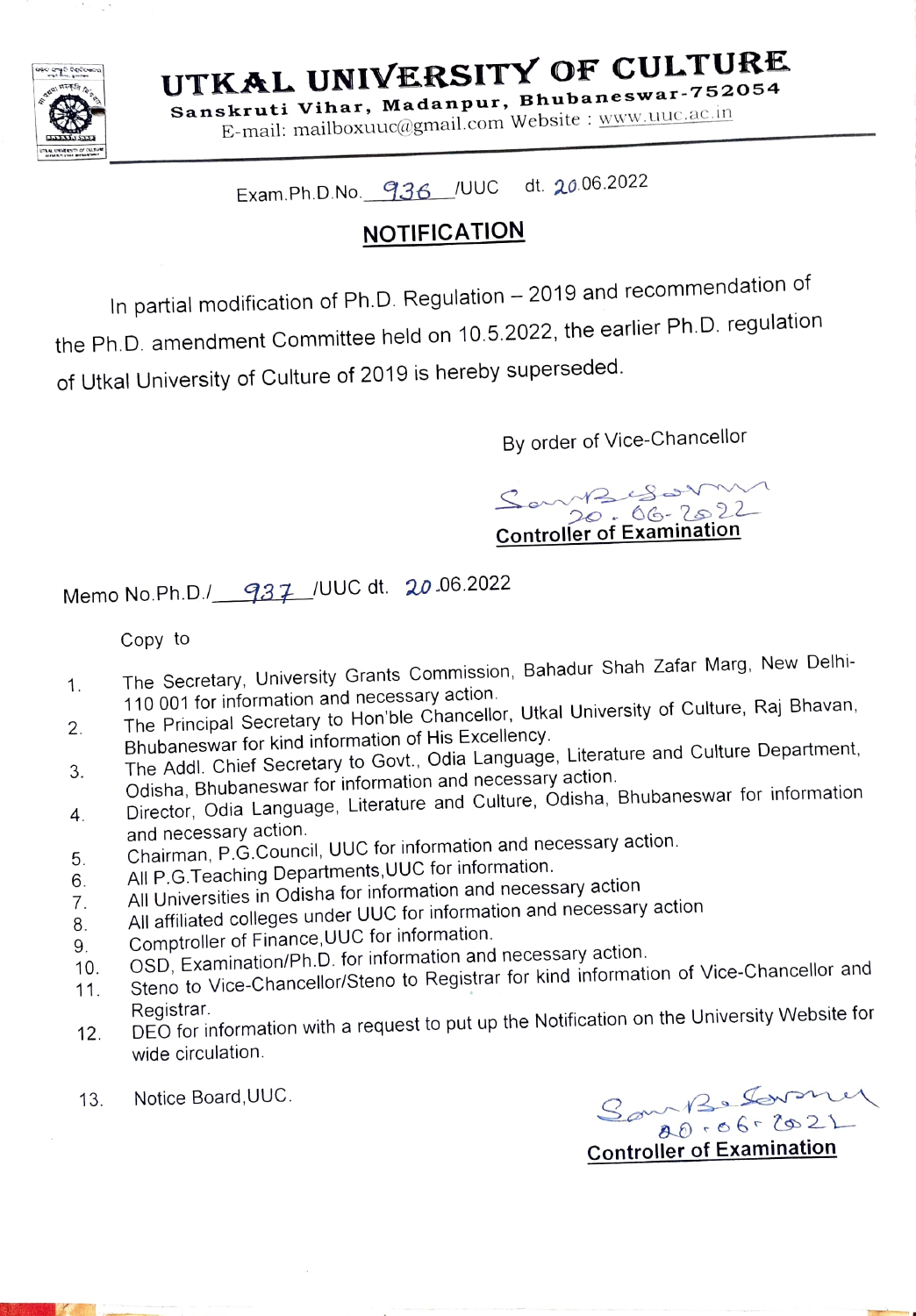# UTKAL UNIVERSITY OF CULTURE SANSKRUTI VIHAR, MADANPUR



# [Ph.D. REGULATION OF 2022]

# UTKAL UNIVERSITY OF CULUTRE SANSKRUTI VIHAR, BHUBANESWAR – 752054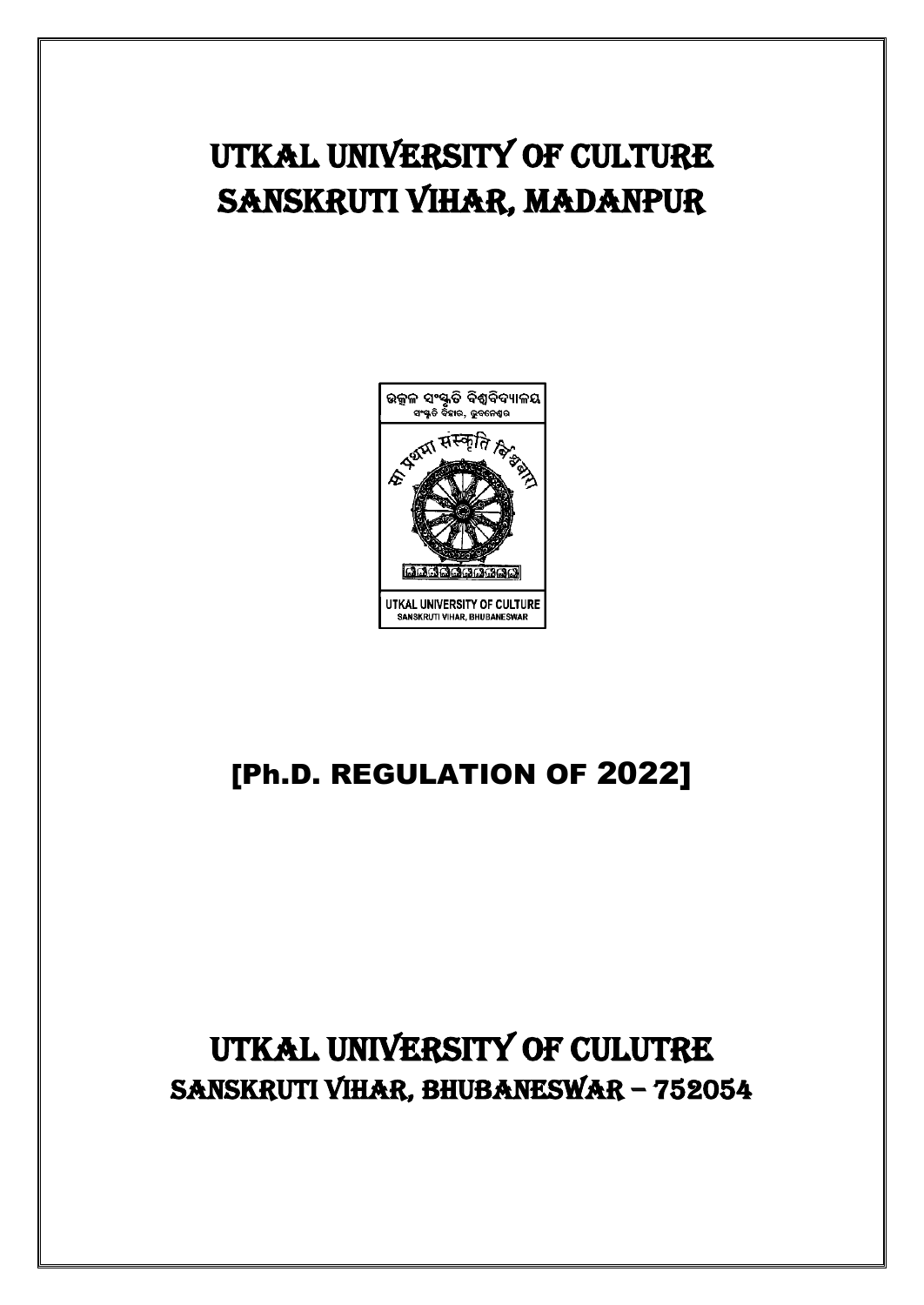# **UTKAL UNIVERSITY OF CULTURE**

**SANSKRUTI VIHAR, MADANPUR, BHUBANESWAR**

**REGULATION FOR DOCTOR OF PHILOSOPHY IN CULTURE STUDIES, ARCHITECTURE & ARCHAEOLOGY, ORISSAN STUDIES, LANGUAGE & LITERATURE, VISUAL ART AND PERFORMING ART, 2022**

# **CONTENTS**

- **1. [SHORT TITLE, APPLICATION AND COMMENCEMENT](#page-3-0)**
- **2. [ELIGIBILITY CRITERIA FOR ADMISSION TO PH.D. PROGRAMME](#page-3-1)**
- **3. [DURATION OF THE PROGRAMME](#page-4-0)**
- **4. [PROCEDURE FOR ADMISSION TO PH.D.](#page-4-1)**
- **5. [ALLOCATION OF RESEARCH SUPERVISOR](#page-6-0)**
- **6. [COURSE WORK](#page-8-0)**
- **7. [SUBJECT RESEARCH COMMITTEE AND ITS FUNCTION](#page-9-0)**
- **8. [RESEARCH COMMITTEE OF THE UNIVERSITY\(RCU\)](#page-9-1)**
- **9. [FUNCTIONS OF THE CONTROLLER OF EXAMINATIONS\(CoE\)](#page-10-0)**
- **10. [REPORT OF THE BOARD OF EXAMINERS](#page-12-0)**
- **11. [SUBMISSION OF THESIS](#page-13-0)**
- **12. [LANGUAGE OF THE THESIS](#page-15-0)**
- **13. [EVALUATION AND ASSESSMENT METHODS, MINIMUM STANDARDS/CREDITS FOR](#page-15-1)  [AWARD OF THE PH.D. DEGREE, ETC:](#page-15-1)**
- **14. [PLACE OF RESEARCH](#page-17-0)**
- **15. [TREATMENT OF PH.D THROUGH DISTANCE MODE/PART-TIME](#page-17-1)**
- **16. [AWARD OF PH.D DEGREES PRIOR TO NOTIFICATION OF THESERE GULATION, OR DEGREES](#page-17-2)  [AWARDED BY FOREIGN UNIVERSITIES](#page-17-2)**
- **17. [DEPOSITORY WITH INFLIBNET](#page-18-0)**
- **18. [TYPE AND BINDING OF THE THESIS](#page-18-1)**
- **19. [STRUCTURE OF FEES & PROCESSING CHARGES](#page-18-2)**
- **20. [OTHER TERMS AND CONDITIONS](#page-19-0)**
- **21. [FORMS](#page-20-0)**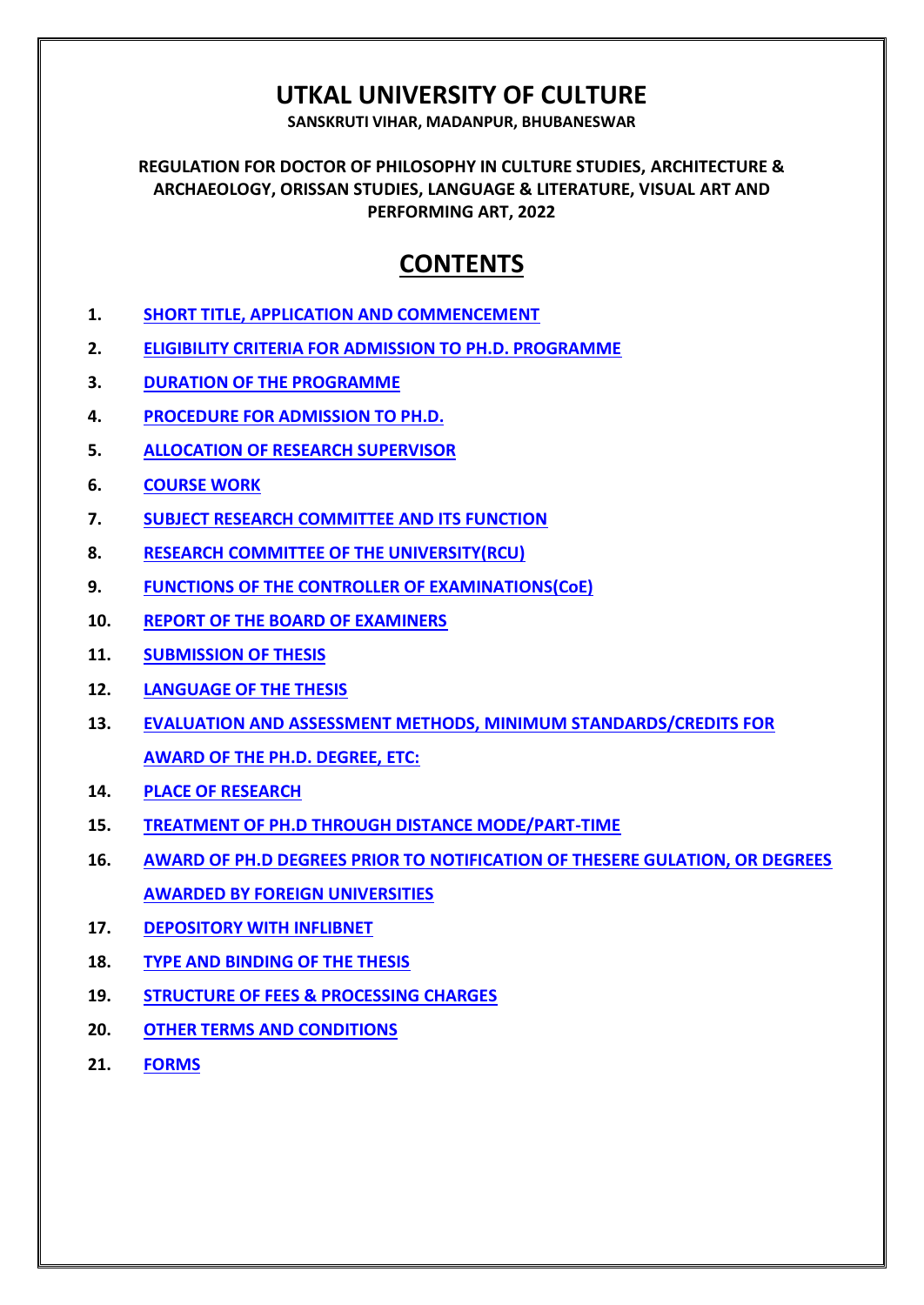## <span id="page-3-0"></span>**1. SHORT TITLE, APPLICATION AND COMMENCEMENT.**

- 1.1 These Regulations may be called Utkal University of Culture Ph.D. Regulation, 2022.
- 1.2 They shall come into force from the date of their publication by the University.

## <span id="page-3-1"></span>**2. ELIGIBILITY CRITERIA FOR ADMISSION TO PH.D. PROGRAMME:**

Subject to the conditions stipulated in these Regulations, the following persons are eligible to seek admission to the Ph.D programme.

- 2.1. Master Degree holders with at least 55% marks in aggregate or its equivalent Grade 'B' in the UGC 7 point scale or an equivalent grade in a point scale followed by Utkal University of Culture or any other University recognized by Utkal University of Culture, shall be eligible for Ph.D. Registration, followed by an Entrance test and a Viva-voce. However, candidates belonging to SC/ST/OBC(noncreamy layer), differently-abled and other categories so decided by UUC from time to time shall be given relaxation of 5% of marks at the Master Degree level (i.e. 50%) to be eligible for Ph.D. Registration.
- 2.2. Candidates who have cleared the M.Phil coursework with at least 55% marks in aggregate or its equivalent grade 'B' in the UGC 7-point scale (or an equivalent grade in a point scale wherever grading system is followed) and successfully completing the M.Phil Degree from Utkal University of Culture or any other University recognized as equivalent thereto by Utkal University of Culture shall be eligible to proceed to do research work leading to the Ph.D Degree. A relaxation of 5% of
- 2.3. Marks from 55% to 50%, or an equivalent relaxation of grade, may be allowed for those belonging to SC/ST/OBC (non-creamy layer), differently-abled and other categories of candidates as per the decision of the University from time to time.

-3-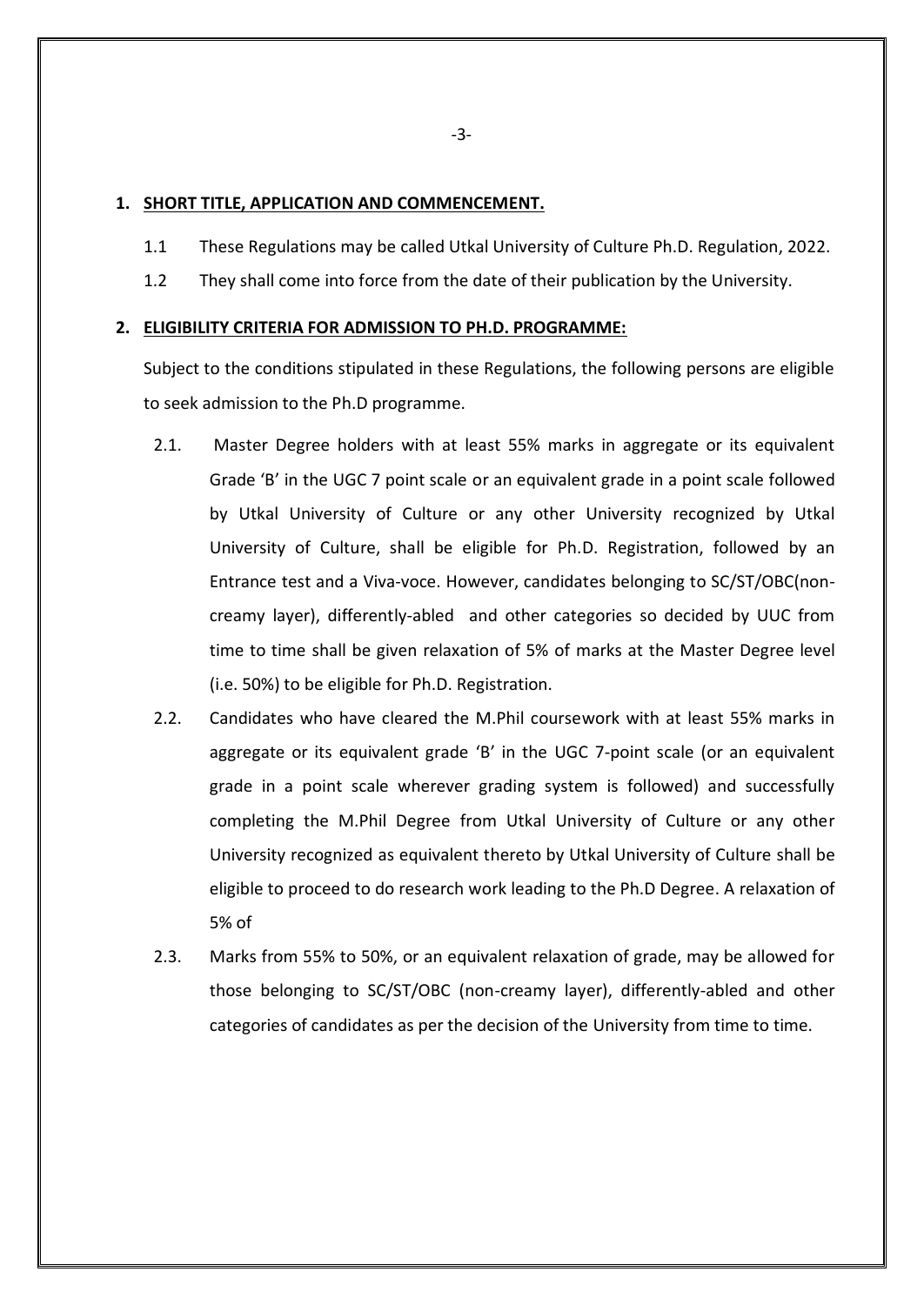- 2.4. A person whose M.Phil dissertation has been evaluated and the viva voce is pending may be provisionally admitted to the Ph.D. programme of the University.
- 2.5. Candidates possessing a Degree considered equivalent to M.Phil Degree of an Indian University/Institution, from a Foreign Educational Institution accredited by an Assessment and Accreditation Agency which is approved, recognized or authorized by an authority, established or incorporated under a law in its home country or any other statutory authority in that county for the purpose of assessing, accrediting or assuring quality and standards of educational institutions, shall be eligible for admission to Ph.D programme.

#### <span id="page-4-0"></span>**3. DURATION OF THE PROGRAMME:**

- 3.1. Ph.D. programme shall be for a minimum duration of three years, including course work and a maximum of six years.
- 3.2. Extension beyond the above limits will be governed by the Research Committee of the University with the Vice-Chancellor as its Chairman under special circumstances.
- 3.3. The women candidates and Persons with Disability (more than 40% disability) may be allowed a relaxation of two years for Ph.D. in the maximum duration. In addition, the women candidates may be provided Maternity Leave/Child Care Leave once in the entire duration of Ph.D. for up to 180 days.

## <span id="page-4-1"></span>**4. PROCEDURE FOR ADMISSION TO PH.D.**

4.1. The University shall admit Ph.D. students through an Entrance Test conducted at the level of University. NET/JRF/M.Phil (with evidence of written Entrance Examination) qualified candidates shall be exempted from written examination. However, they will appear the Viva-Voce Test.

-4-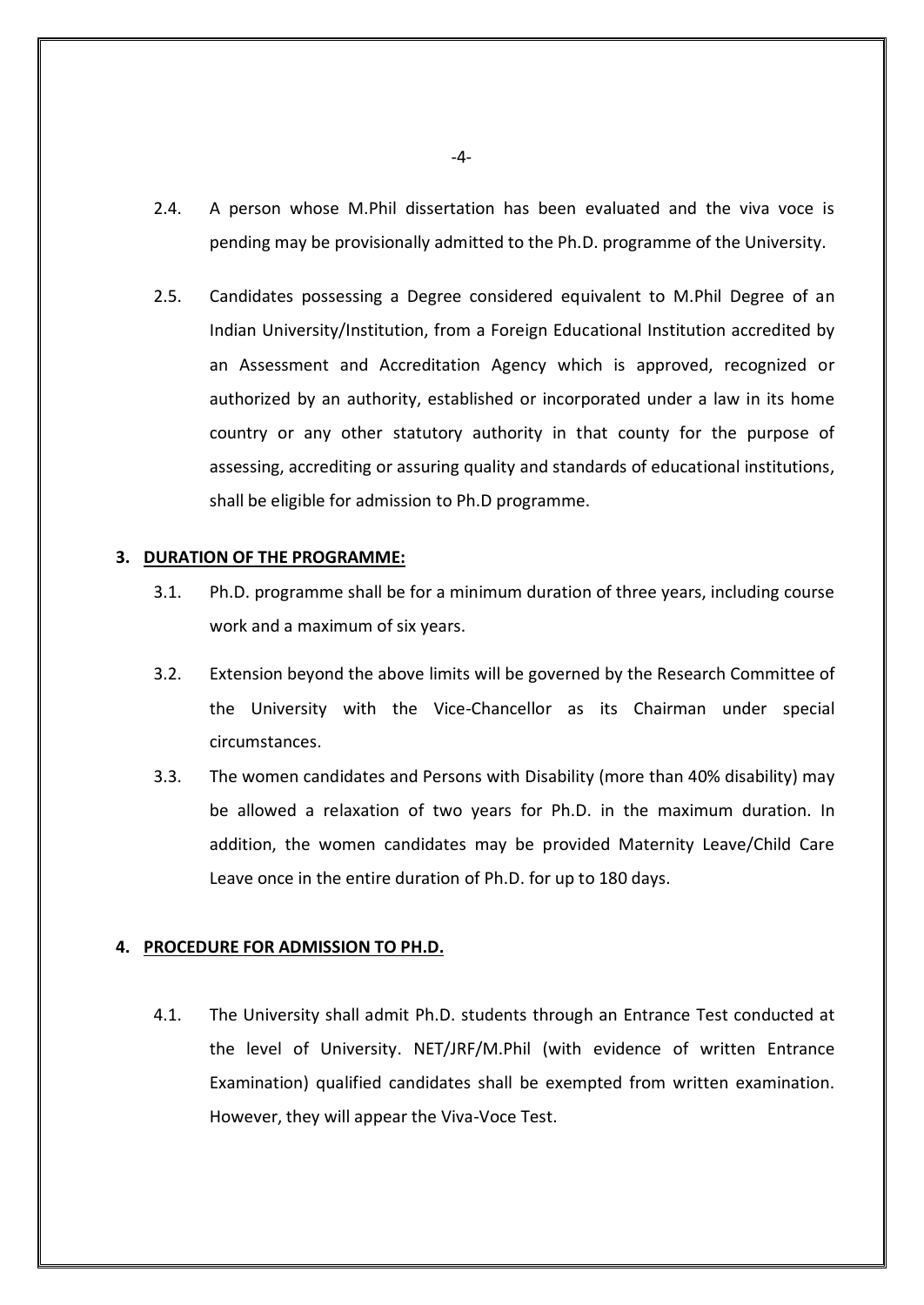- 4.2. The University shall notify well in advance in the institutional website and through advertisement in at least two (2) newspapers, of which at least one (1) shall be in the regional language, the number of seats, for admission, subject/discipline-wise distribution of available seats, criteria for admission, procedure for admission, examination centre(s) where entrance test(s) shall be conducted and all other relevant information for the benefit of the candidates.
	- 4.3. The University shall adhere to the State-level reservation policy, as applicable.
	- 4.4. The admission shall be based on the criteria notified by the University, keeping in view the guidelines/norms in this regard issued by the UGC and other statutory bodies concerned, and taking into account the reservation policy of the State Government from time to time.
	- 4.5. The University shall admit candidates by a two stage process through:
		- 4.5.1. An Entrance Test shall be qualifying with qualifying marks as 50%. The syllabus of the Entrance Test shall consist of 50% of research methodology and 50% shall be subject specific. The Entrance Test shall be conducted at the Centre(s) notified in advance (changes of Centres, if any, also to be notified well in advance) at the level of the University.
		- 4.5.2. Provided that a relaxation of 5% of marks (from 50% to 45%) shall be allowed for the candidates belonging to SC/ST/OBC (Non-Creamy layers)/Differently-abled category in the entrance examination conducted by the University.

Provided further that, if in spite of the above relaxation, the seats allotted for SC/ST/OBC (Non Creamy layer)/Differently-Abled categories remain unfilled, the University shall launch a Special Admission Drive for that particular category within one month from the date of closure of admissions of General Category. The University will devise its own admission procedure, along with eligibility conditions to ensure that most of the seats under these categories are filled.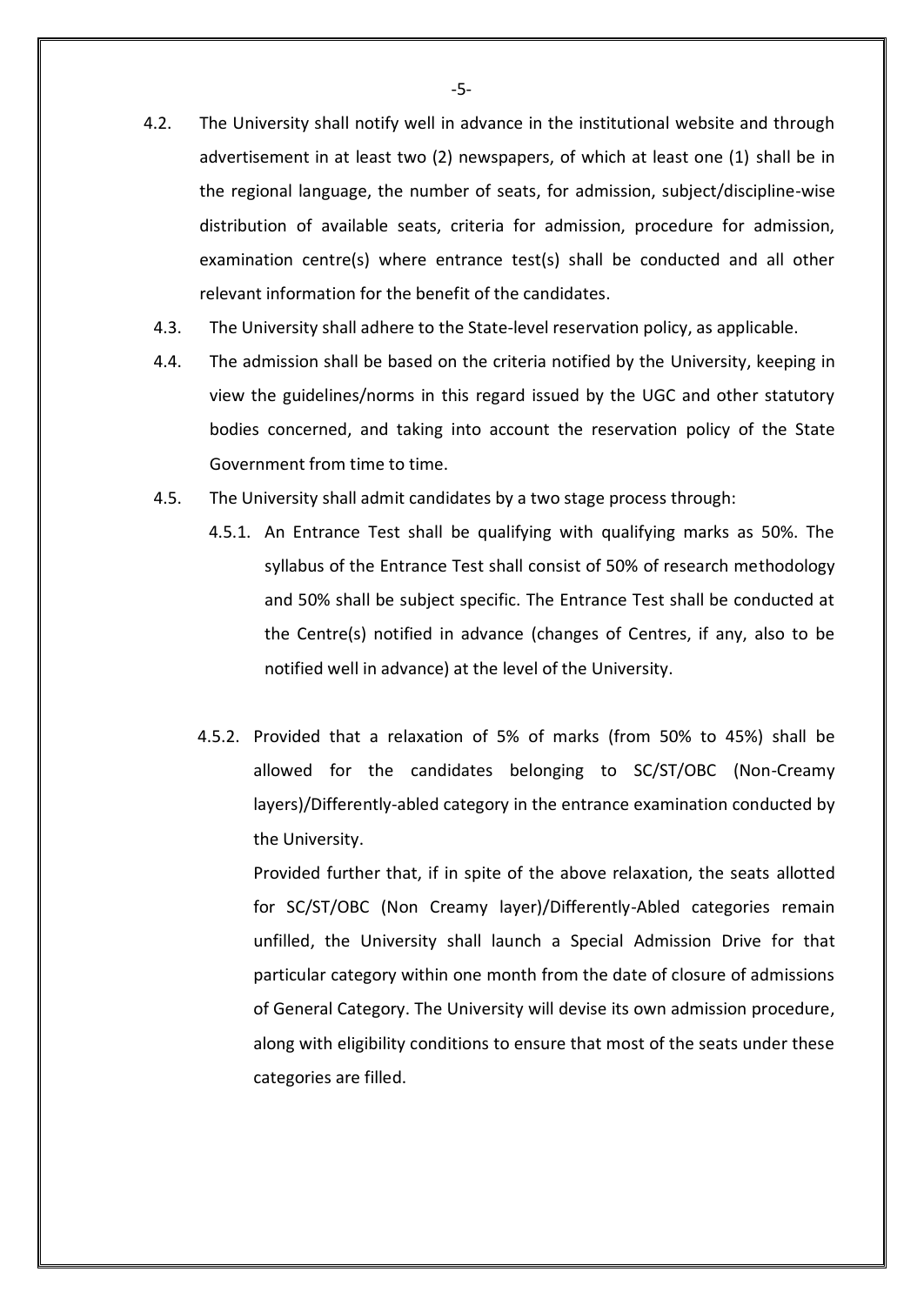- 4.6. A Viva-voce test is to be organized by the University where the candidates are required to discuss their research interest/area through a Power Point presentation before a duly constituted Subject Research Committee (SRC) of the concerned subject. Final selection will be done on the basis of Viva-Voce test conducted by SRC.
- 4.7. The Viva-Voce shall also consider the following aspects, viz, whether
	- 4.7.1. The candidate possesses the competence for the proposed research;
	- 4.7.2. The research work can be suitably undertaken at the University;
	- 4.7.3. The proposed area of research can contribute to new/additional knowledge.
- 4.8. The University shall maintain the list of all the Ph.D. registered candidates, topic of his/her research, name of his/her supervisor, date of enrolment/registration.
- <span id="page-6-0"></span>**5. ALLOCATION OF RESEARCH SUPERVISOR:** Eligibility criteria to be a Research Supervisor, Co-Supervisor, Number of Ph.D. scholars permissible per Supervisor, etc.
	- 5.1 Any regular Professor of the University with at least five research publications in referred journals and any regular Associate/Assistant Professor of the University with a Ph.D. degree and at least five research publications in referred journals may be recognized as Research Supervisor.

Provided that in areas/disciplines where there is no or only a limited number of refereed journals, the University may relax the above condition for recognition of a person as Research Supervisor with reasons recorded in writing.

5.2 Only a full time regular teacher of the concerned University can act as a Supervisor. The External Supervisors who are experts and well established in their field shall be allowed to act as Supervisors and Co-Supervisors with the approval of the concerned SRC. However, Co-Supervisor can be allowed in inter-disciplinary areas from other departments of the same institution or from other related Universities/affiliated colleges of the University with the approval of the Subject Research Committee. (SRC)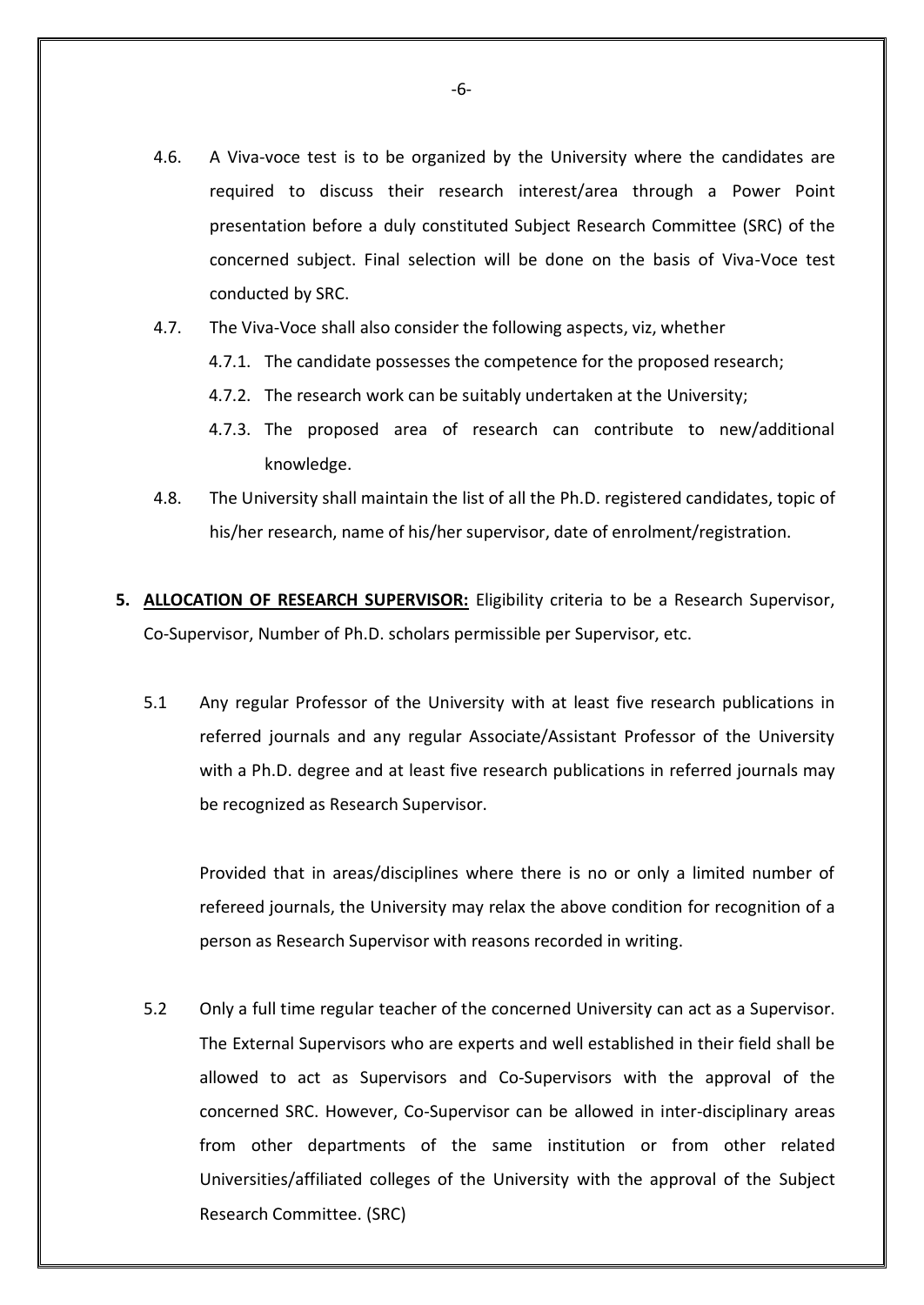- 5.3 The allocation of Research Supervisor for a selected research scholar shall be decided by the Department concerned depending on the number of scholars per Research Supervisor, the available specialization among the Supervisors and research interests of the scholars as indicated by them at the time of interview/viva-voce.
- 5.4 in case of topics which are of inter-disciplinary nature where the Department concerned feels that the expertise in the Department has to be supplemented from outside, the Department may appoint a Research Supervisor from the Department itself, who shall be known as the Research Supervisor and a Co-Supervisor from outside the Department/Faculty/College/Institution on such terms and conditions as may be specified and agreed upon by the consenting Institutions/Colleges.
- 5.5. Age limit for a Research Supervisor/Co-Supervisor as per Govt. of Odisha Notification No. 22711(II)/HE, dated 10.8.2016 is 70 years, subject to its amendments from time to time.
- 5.6. A Research Supervisor/Co-Supervisor who is a Professor at any given point of time cannot guide more than Eight (8) Ph.D. Scholars at a given point of time. An Associate Professor as Research Supervisor can guide up to a maximum nos. of six (6) Ph.D. scholars and an Assistant Professor as Research Supervisor can guide up to a maximum nos. of four (4) Ph.D. Scholars at a time. The Research Supervisor has to furnish a certificate regarding the number of Ph.D. Scholars being supervised by him.
- 5.7. In case of relocation of a Ph.D. woman scholar due to marriage or otherwise, the research data shall be allowed to be transferred to the University to which the scholar intends to relocate, provided all the other conditions in these regulations are followed in letter and spirit and the research work does not pertain to the project secured by the parent institution/supervisor from any funding agency. The scholar will however give due credit to the parent guide and the institution for the part of research already done.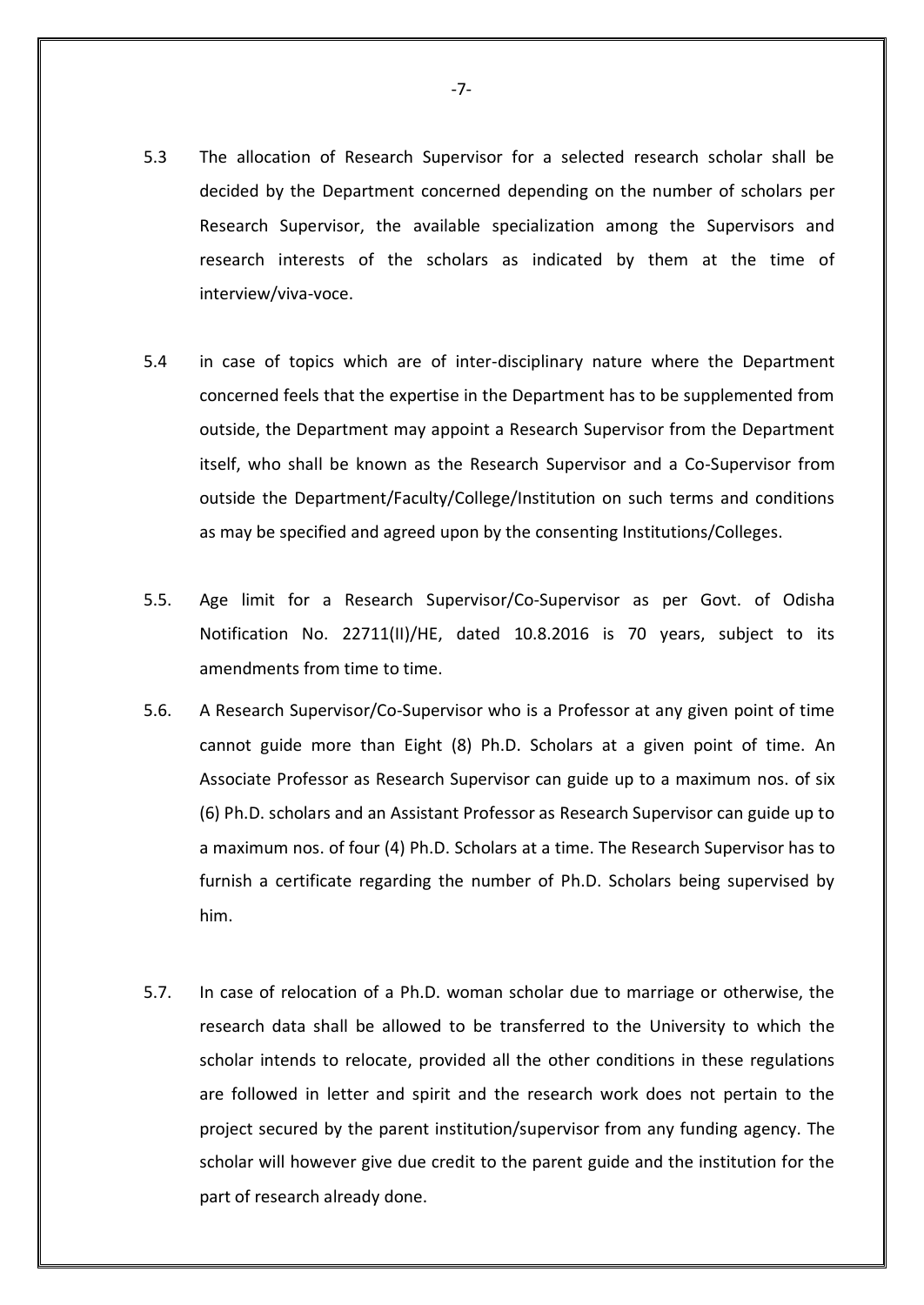- <span id="page-8-0"></span>**6. COURSE WORK:** Credit Requirements, number, duration, syllabus, minimum standards for completion, etc.
	- 6.1. The credit assigned to the Ph.D. course work shall be a minimum of 08 credits and a maximum of 16 credits.
	- 6.2. The course work shall be treated as prerequisite for Ph.D. preparation. A minimum of 04 credits shall be assigned to one or more courses on Research Methodology which could cover areas such as quantitative methods, computer applications, research ethics and review of published research in the relevant field, training, field work, etc. Other courses shall be advanced level courses preparing the students for Ph.D. Degree.
	- 6.3. All courses prescribed for Ph.D. coursework shall be in conformity with the credit hour instructional requirement and shall specify content, instructional and assessment methods. They shall be duly approved by the authorized academic bodies.
	- 6.4. The Department where the scholar pursues his/her research shall prescribe the course(s) to him/her based on the recommendations of the Subject Research Committee, as stipulated under sub-Clause 7.1 below, of the research scholar.
	- 6.5. All candidates admitted to the Ph.D. programmes shall be required to complete the course work prescribed by the Department during the initial one or two semesters.
	- 6.6. Candidates already holding M.Phil degree and admitted to the Ph.D. programme, or those who have already completed the course work in M.Phil and have been permitted to proceed to the Ph.D. in integrated course, may be exempted by the Department from the Ph.D. course work. All other candidates admitted to the Ph.D. programme shall be required to complete the Ph.D. course work prescribed by the Department.
	- 6.7. Grades in the course work, including research methodology courses shall be finalized after a combined assessment by the Subject Research Committee and the Department and the final grades shall be communicated to the University.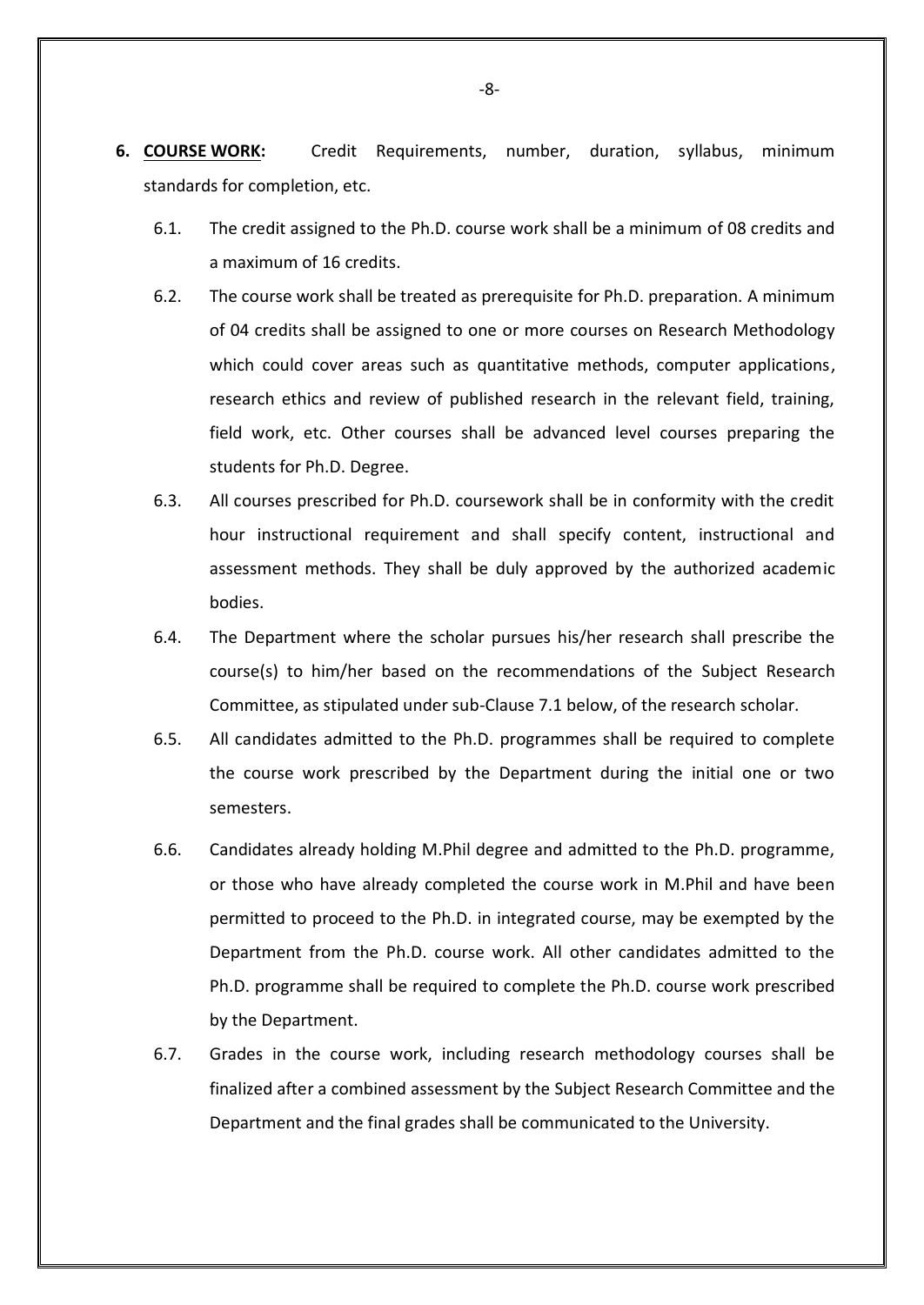6.8. Ph.D. scholar has to obtain a minimum of 55% of marks or its equivalent grade in the UGC 7-point scale (or an equivalent grade/CGPA in a point scale wherever grading system is followed) in the course work in order to be eligible to continue in the programme and submit the thesis.

## <span id="page-9-0"></span>**7. SUBJECT RESEARCH COMMITTEE AND ITS FUNCTION:**

- 7.1. There shall be a Subject Research Committee for each Faculty of the University and shall have the following responsibilities:
- 7.1.1 To review the research proposal and finalize the topic of research;
- 7.1.2 To guide the research scholar to develop the study design and methodology of research, identify the courses(s) that he/she may have to do;
- 7.1.3 To periodically review and assist in the progress of the research work of the research scholar.
- 7.2. A research scholar shall appear before the Subject Research Committee once in six months to make a presentation of the progress report. The Subject Research Committee shall submit its report in turn to the University with a copy to the research scholar.
- 7.3. In case the progress of the research scholar is unsatisfactory the Subject Research Committee shall record the reasons for the same and suggest corrective measures. If the research scholar fails to implement these corrective measures, the Subject Research Committee may recommend to the University with specific reasons for cancellation of the registration of the research scholar.

#### <span id="page-9-1"></span>**8. RESEARCH COMMITTEE OF THE UNIVERSITY(RCU)**

- 8.1 The Research Committee of the University (RCU) shall consist of at least five members.
	- Vice-Chancellor (as the Chairman)
	- Two members of the Board of Management to be nominated by the Vice-Chancellor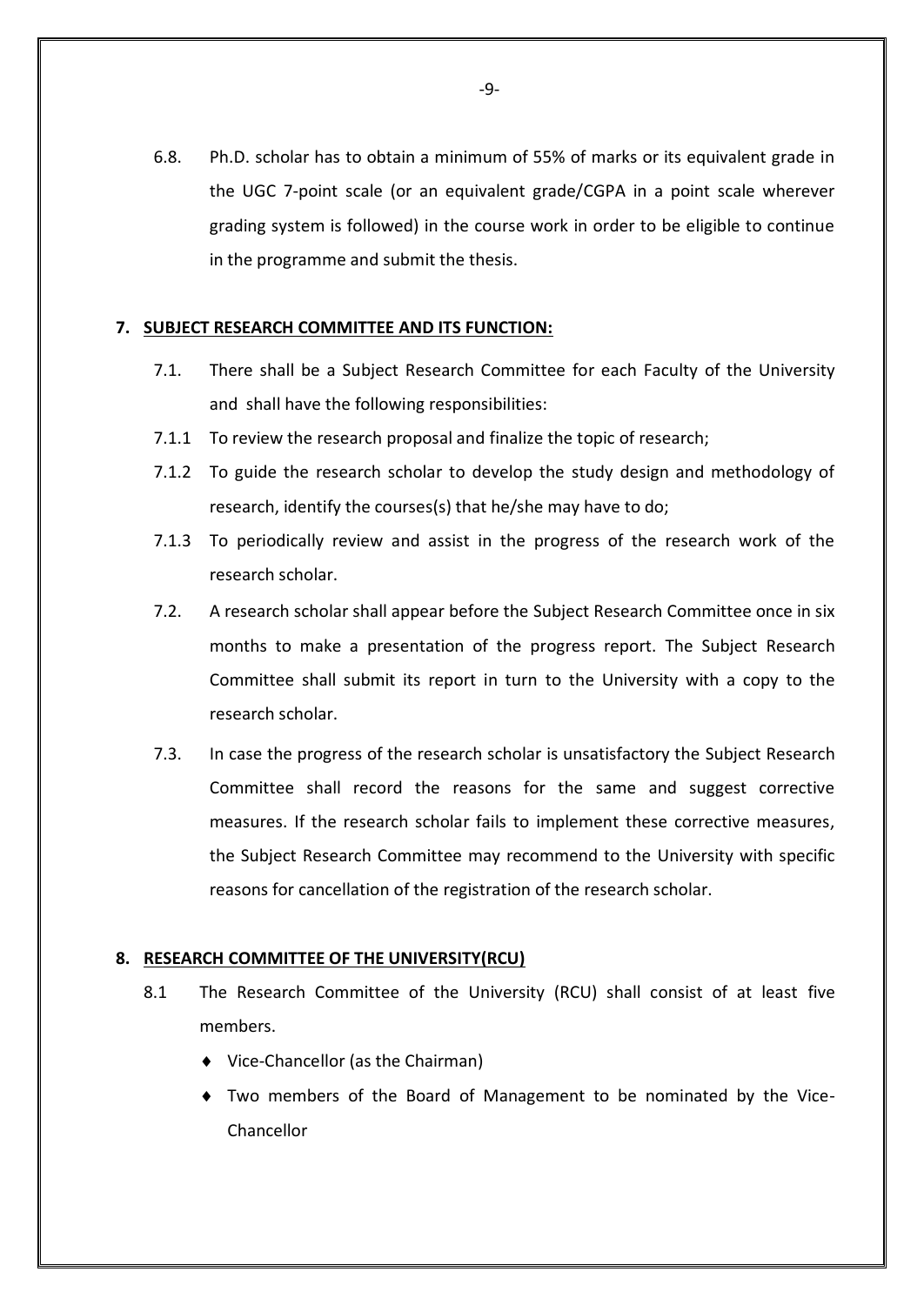The Controller of Examinations (as the Convener).

The RCU may invite any Chairman of a SRC/Supervisor/Chairman of Board of Studies etc, if need arises. The tenure of RCU shall be two years. Vacancy, if any, within the tenure would be filled by the Vice-Chancellor. The quorum for meeting shall be 3.

## 8.2 **Function of RCU**

8.2.1 Shall decide the eligibility of an institution as a place of research independently.

- 8.2.2 Shall deal with the adverse reports/lack of unanimous recommendation by the examiner/doubts on such matters.
- 8.2.3 Shall deal with such matters as may be brought before it for consideration by the Vice-Chancellor, the Controller of Examinations or by any member of RCU/SRC.
- 8.2.4 Shall deal with complaints of the research supervisors/research scholars.
- 8.2.5 Shall deal with all appeals on the decision of the SRC and Controller of Examinations.

## <span id="page-10-0"></span>**9. FUNCTIONS OF THE CONTROLLER OF EXAMINATIONS(CoE)**

- 9.1. The Controller of Examinations shall issue notification inviting application for Ph.D. Entrance Test Examinations.
- 9.2. Take steps for publication of Entrance Test result and course work result.
- 9.3. Take steps for formation of Subject Research Committee (SRC).
- 9.4. Convene the meeting of the SRC intimating the date and time and venue at least twice in a year with clear 10 days notice or delegate it to the concerned Head of the department / Chairman, SRC.
- 9.5. Place the applications before the SRC (Appendix-I) received by the office from time to time.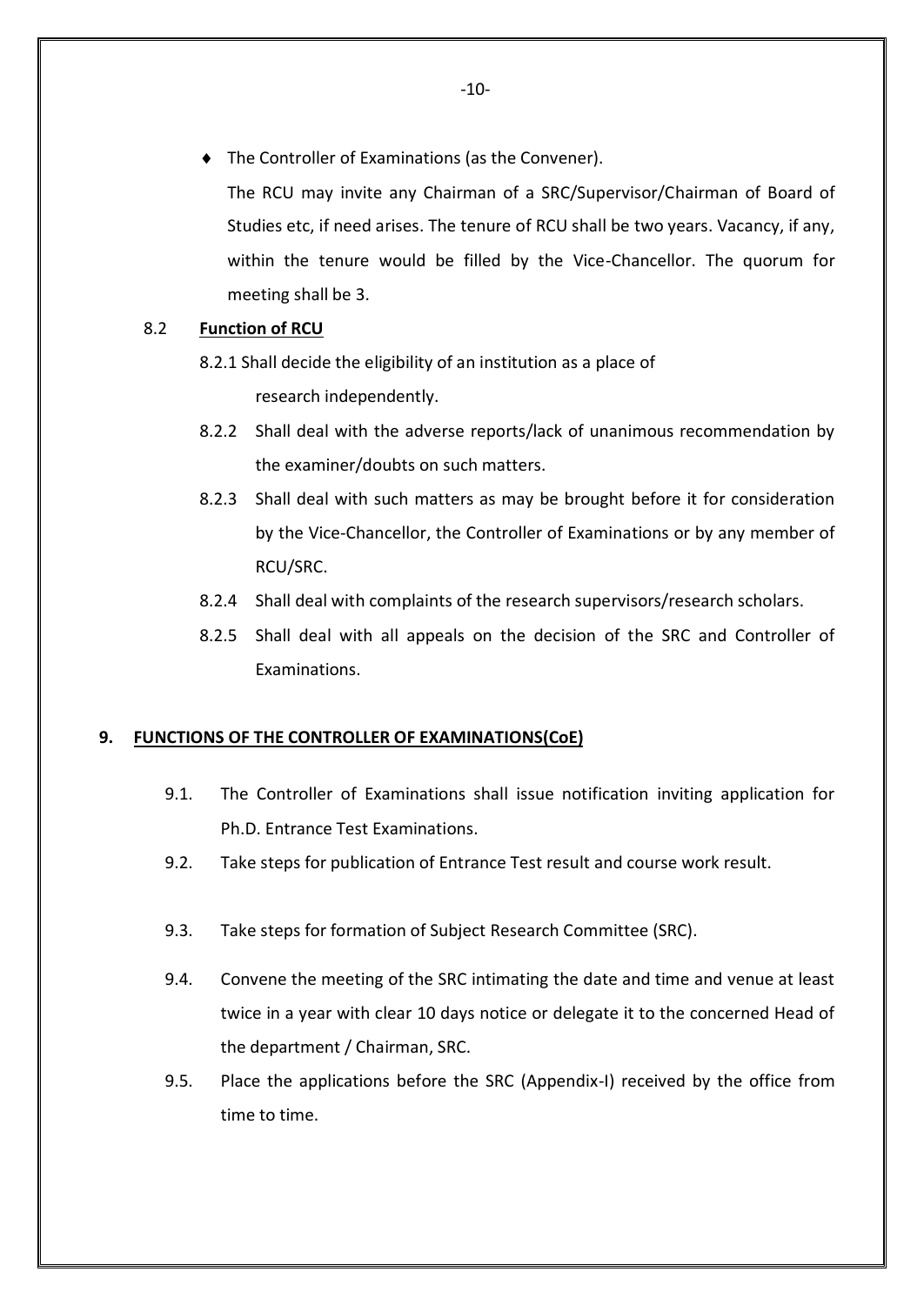- 9.6. Intimate the candidate the status of his/her registration on the basis of the SRC recommendation and subsequent approval by the Vice-Chancellor.
- 9.7. Place the panel of Examiners as submitted by the supervisor before the SRC for recommendation.
- 9.8. Place the panel of examiners as recommended by the Board of Studies before the Vice-Chancellor for constitution of Board of Examiners.
- 9.9. Issue of course completion certificate to the candidates on successful completion of Course Work on recommendation of the concerned SRC.
- 9.10. The Controller of Examinations shall seek the consent of examiners from the panel approved by the Vice-Chancellor, or to seek consent of any other examiner, if the first examiner declines to be the Examiner or does not respond within six weeks.
- 9.11. Request the SRC to submit another panel of six names to be selected as examiner of the thesis, if nobody from the approved list agrees to be the examiner.
- 9.12. Send the thesis to the examiners in the manner he deems proper, but within a month from the receipt of the consent letter from the examiner.
- 9.13. The Controller of Examinations with the approval of V.C. will complete all formalities in a time bound manner.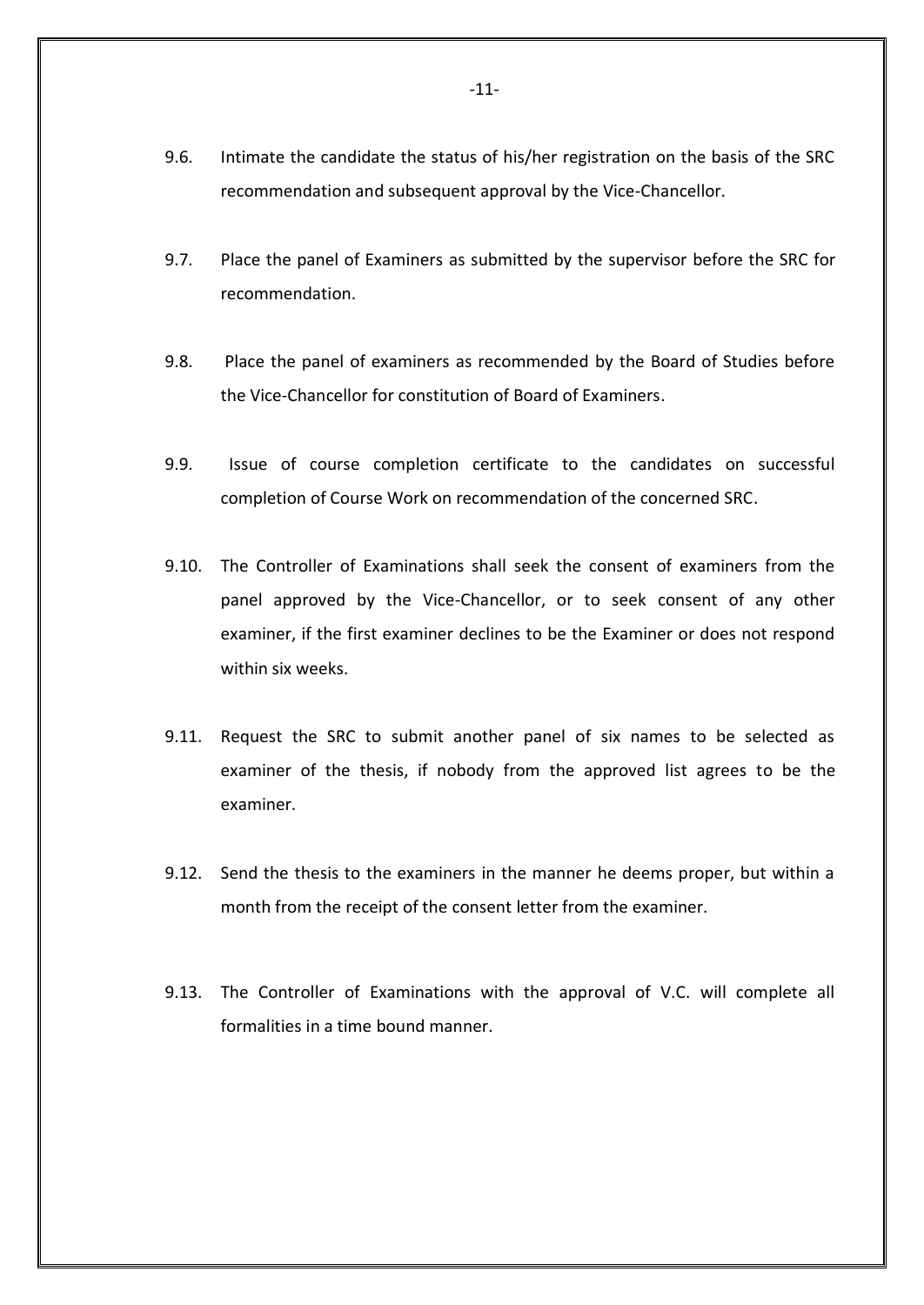9.14. Examination of the Thesis by Board of Examiners as given below shall be mandatory component of Examination for Ph.D. Examination. However, in case, the Vice-Chancellor receives any complaint about any examiner, he may change the composition of the Board.

|      | <b>DOCTORAL</b>                                     |
|------|-----------------------------------------------------|
| (i)  | Examining Thesis by the Board of Examiners          |
|      | Supervisor                                          |
|      | Co-Supervisor                                       |
|      | <b>Two External Examiners</b>                       |
| (ii) | Viva-Voce                                           |
|      | Chairman of the concerned SRC - Chairman            |
|      | Supervisor - Member                                 |
|      | Co-Supervisor - Member                              |
|      | One out of two External Examiners who evaluated the |
|      | thesis – Member                                     |
|      | Members, SRC – Members                              |

9.15. Viva-Voce cannot be conducted unless at least two members of the SRC are present. In case both the external examiners who have evaluated thesis express their non-availability for conducting the Viva Voce in writing, the SRC shall be competent to conduct the Viva Voce. In case of absence of the Co-Supervisor, the Viva-Voce can be conducted.

#### <span id="page-12-0"></span>**10. REPORT OF THE BOARD OF EXAMINERS**

- 10.1 Adverse comments/reports only should be communicated within 30 days of receipt from examiners to the Supervisor and the scholar for revision/resubmission of the Thesis.
- 10.2 The candidate has to defend the thesis in an open seminar under the Chairmanship of the Supervisor, who will issue notice about the Viva-voce well in advance among the members. If the presentation is not satisfactory as per the report of the Chairman, SRC the candidate will defend the thesis after a period of 3 months without the external examiner.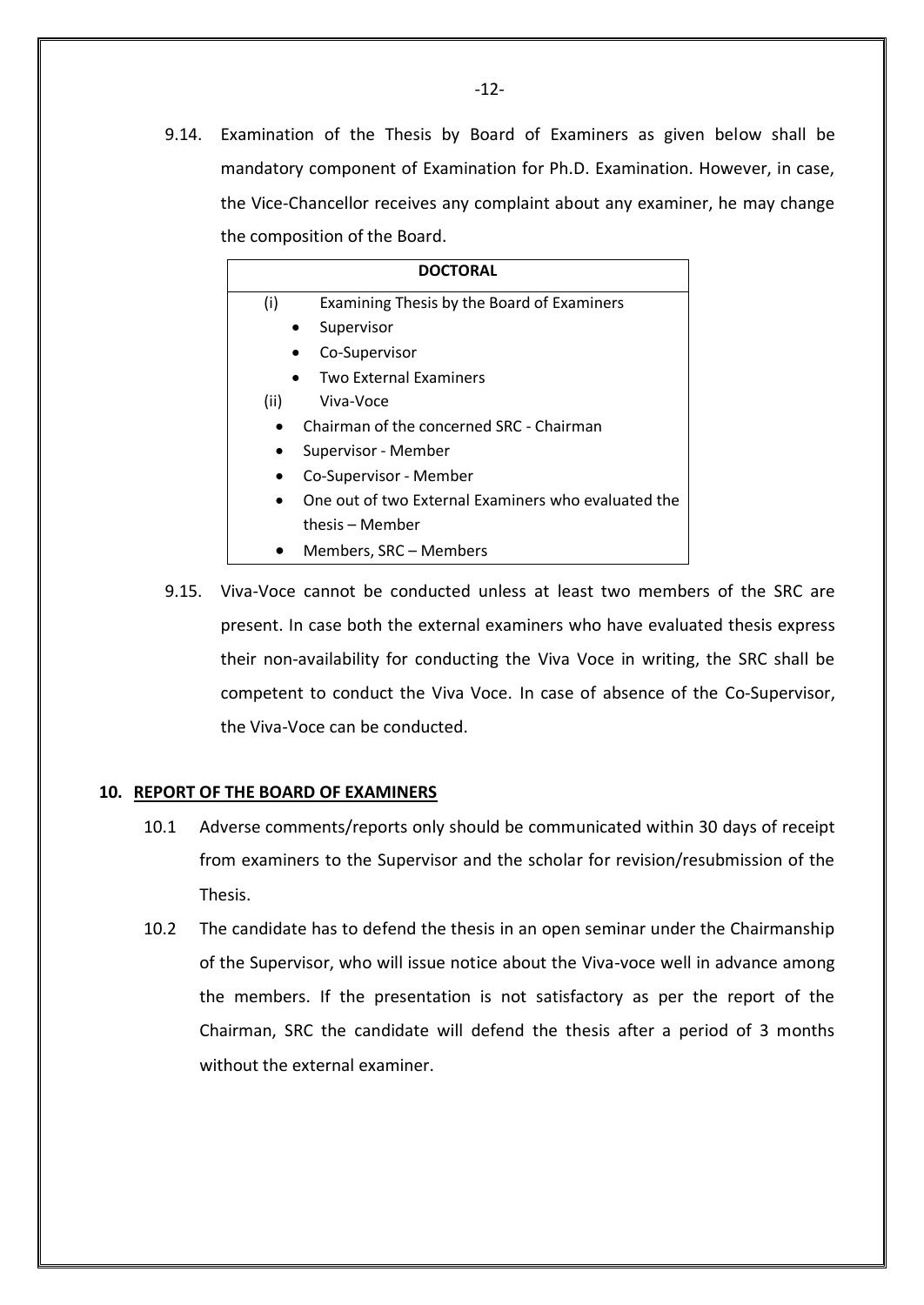- 10.3 In case of rejection of the thesis by an examiner the Controller of Examinations shall wait for the second report from the other external examiner and only in case of the second external report recommends award of the degree the thesis would be sent to the third examiner on approval of the Vice-Chancellor. Further in case both the examiners reject the thesis, the University would reject the thesis. The candidate and the supervisor shall be informed accordingly.
- 10.4 Further, in case the thesis is rejected by both the external examiners, the supervisor shall be debarred from accepting fresh candidates for at least three years and in case of rejection of two Theses consecutively the supervisor shall be derecognized.
- 10.5 The Controller of Examinations may use E-mail for correspondence with Examiners. E-mail consent shall be valid. However, the report has to be on hard copy in the prescribed proforma.

## <span id="page-13-0"></span>**11. SUBMISSION OF THESIS**

- 11.1. Every registered candidate can submit his/her thesis on completion of two years from the date of registration on presentation of pre-submission-seminar and approval by SRC. The candidate should have at least one publication based on the findings of the Research in referred journal. No pre-submission seminar is allowed without the requisite publication. The Chairman, SRC shall allow presubmission presentation seminar for candidates with valid registration only and not after the expiry of the term of registration.
- 11.2. In exceptional cases, if permitted by the Vice-Chancellor, the thesis can be submitted six months earlier on recommendation of the Supervisor and SRC and on production of reprints of at least two publications based on the Doctoral Research Work in National Journal with high impact factor.
- 11.3. Each candidate shall be required to make a seminar presentation before being allowed to submit the thesis before the SRC. The presentation shall be preferably a power point presentation. It shall include the problem, the methodology, the findings/results and discussions, contribution to the field and improvement over earlier work etc. She/he shall also elaborate how changes, if any, recommended by SRC has been incorporated in the thesis. Only on recommendation by the SRC in the prescribed proforma (Appendix-II), the candidate may submit the thesis within two months from the date of approval of SRC. The Chairman of SRC shall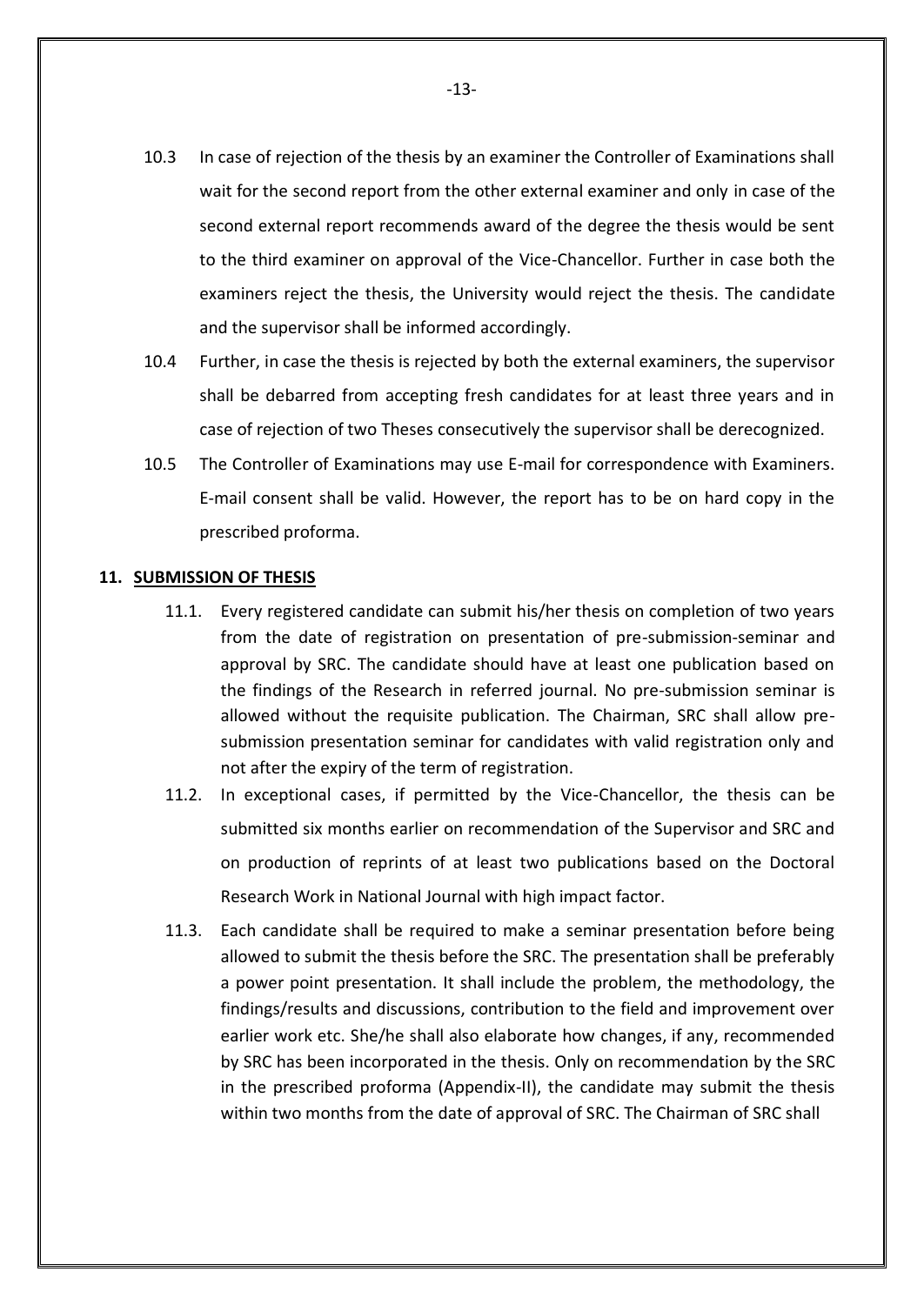forward a copy of such certificate to the Controller of the Examinations. In case there are no experts in the relevant field available in the SRC/Faculty of P.G. Department, the Chairman SRC may invite an outside expert to the presentations in consultation with the Supervisor of the candidate

At the stage of pre-submission Seminar the SRC may allow suitable modification in the title of the thesis, if any.

The Supervisor/Co-Supervisor shall be present in all the presentations / seminars (Synopsis / pre-submission). Vice-Chancellor may grant waiver to Co-Supervisors/Supervisors depending upon the merit of the case on the recommendation of Controller of Examinations.

- 11.4. Every candidate shall inform six month before submission of his/her thesis to the Controller of Examinations, through his/her supervisor about plan of submission. The thesis shall be submitted in triplicate in case of Ph.D. with additional copies for co-supervisor along with.
	- (a) Original letter including renewal letters of Ph.D. Registration.
	- (b) 10(Ten) copies of the abstract (not exceeding 500 words) including soft copies.
	- (c) A certificate from the supervisor that the work done by the candidate is original and is consistent with the approved synopsis.
	- (d) Prescribed fee in the form of DD payable to the "Utkal University of Culture".
	- (e) Two soft copies (CD/DVD) of the thesis in PDF. (The University shall submit a soft copy of Ph.D. thesis to the UGC within 30 days of notification of Award for hosting the same in INFLIBNET accessible to all Institutions/Universities.
	- (f) A certificate from the SRC to the effect that the candidate has successfully presented the pre-submission seminar and the SRC has recommended him/ her to submit the thesis.
	- (g) The scholar has to be furnishing Plagiarism Certificate from competent Authority about the authenticity of their work while submitting Ph.D Thesis.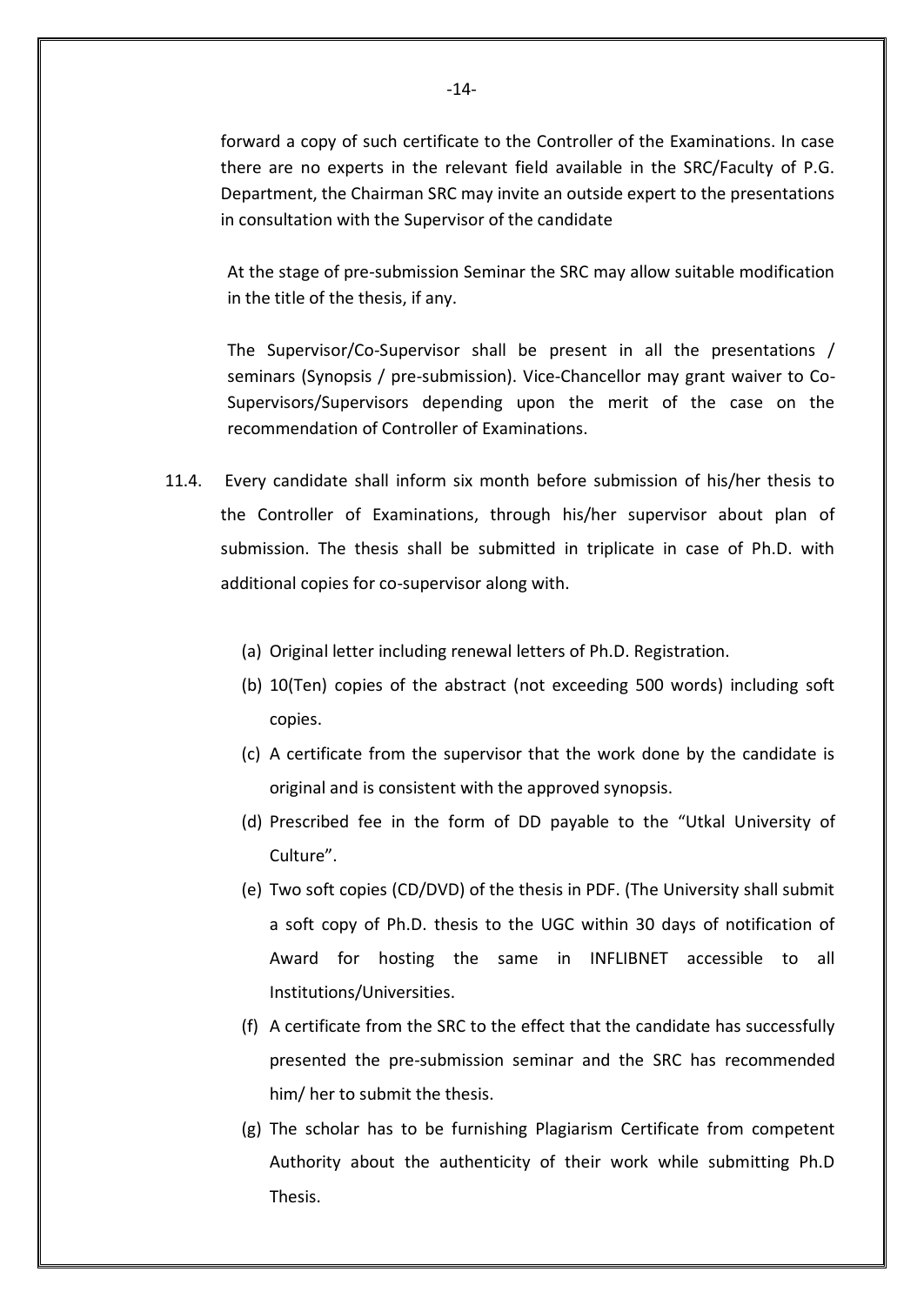#### <span id="page-15-0"></span>**12. LANGUAGE OF THE THESIS**

12.1 The language of the entire thesis will be in English. But in case of language subjects, the candidate shall be required to write the thesis in the same language or in English. However, the Ph.D thesis other than language subject if written in Odia /Hindi etc. has to be submitted along with English translation.

#### 12.2. **Pre Ph.D submission and Viva-Voce of Ph.D.**

The candidate must make power point presentation before the SRC/Board of Examiners at such occasions. Typed copies of presentation as hard copies must be given before the presentation to all members present.

# <span id="page-15-1"></span>**13. EVALUATION AND ASSESSMENT METHODS, MINIMUM STANDARDS/CREDITS FOR AWARD OF THE PH.D. DEGREE, ETC:**

- 13.1 Upon satisfactory completion of course work, and obtaining the marks/grade prescribed in sub-clauses 6.8 above, the Ph.D. scholar shall be required to undertake research work and produce a draft dissertation/thesis within a reasonable time, as stipulated by the University based on these Regulations.
- 13.2 Prior to the submission of the thesis, the scholar shall make a presentation in the concerned Department before the Subject Research Committee of the University which shall also be open to all faculty members and other research scholars. The feedback and comments obtained from them may be suitably incorporated into the draft thesis in consultation with the Subject Research Committee.
- 13.3 Ph.D. scholars must publish at least one(1) research paper in referred journal and make two paper presentations in seminars before the submission of the thesis for adjudication, and produce evidence for the same in the form of presentation certificates and/or reprints.
- 13.4 The Academic Council (or its equivalent body) of the University shall evolve a mechanism using well developed software and gadgets to detect plagiarism and other forms of academic dishonesty. While submitting for evaluation, the thesis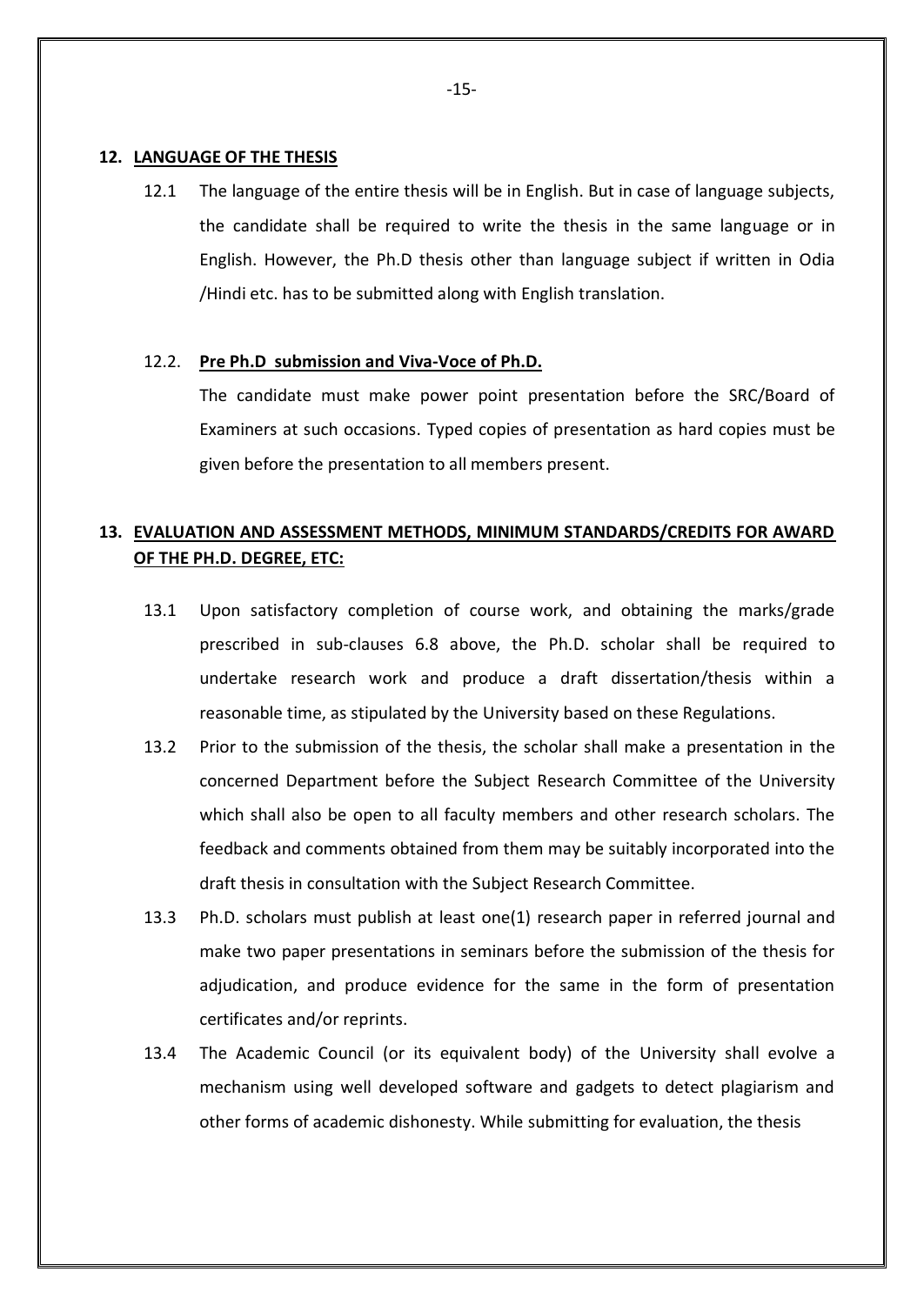shall have an undertaking from the research scholar and a certificate from the Research Supervisor attesting to the originality of the work, vouching that there is no plagiarism and that the work has not been submitted for the award of any other degree/diploma of the same University where the work was carried out, or to any other University.

- 13.5 The Ph.D. thesis submitted by a research scholar shall be evaluated by his/her Research Supervisor and at least two external examiners, who are not in employment of the University. The Viva-Voce examination, based among other things, on the critiques given in the evolution report, shall be conducted by the Subject Research Committee with Research Supervisor and at least one of the two external examiners, and to be attended by Members of the Subject Research Committee, all faculty members of the Department, other research scholars and other interested experts/researchers.
- 13.6 The public viva-voce of the research scholar to defend the thesis shall be conducted only if the evaluation report(s) of the external examiner(s) on the thesis is/are satisfactory and include a specific recommendation for conducting the viva-voce examination. If one of the evaluation reports of the external examiner in case of Ph.D. thesis is unsatisfactory and does not recommend viva-voce, the University shall send the thesis to another external examiner out of the approved panel of examiners and the viva-voce examination shall be held only if the report of the latest examiner is satisfactory. If the report of the latest examiner is also unsatisfactory, the thesis shall be rejected and the research scholar shall be declared ineligible for the award of the degree.
- 13.7 The University shall develop appropriate methods so as to complete the entire process of evaluation of Ph.D thesis within a period of six months from the date of submission of the thesis.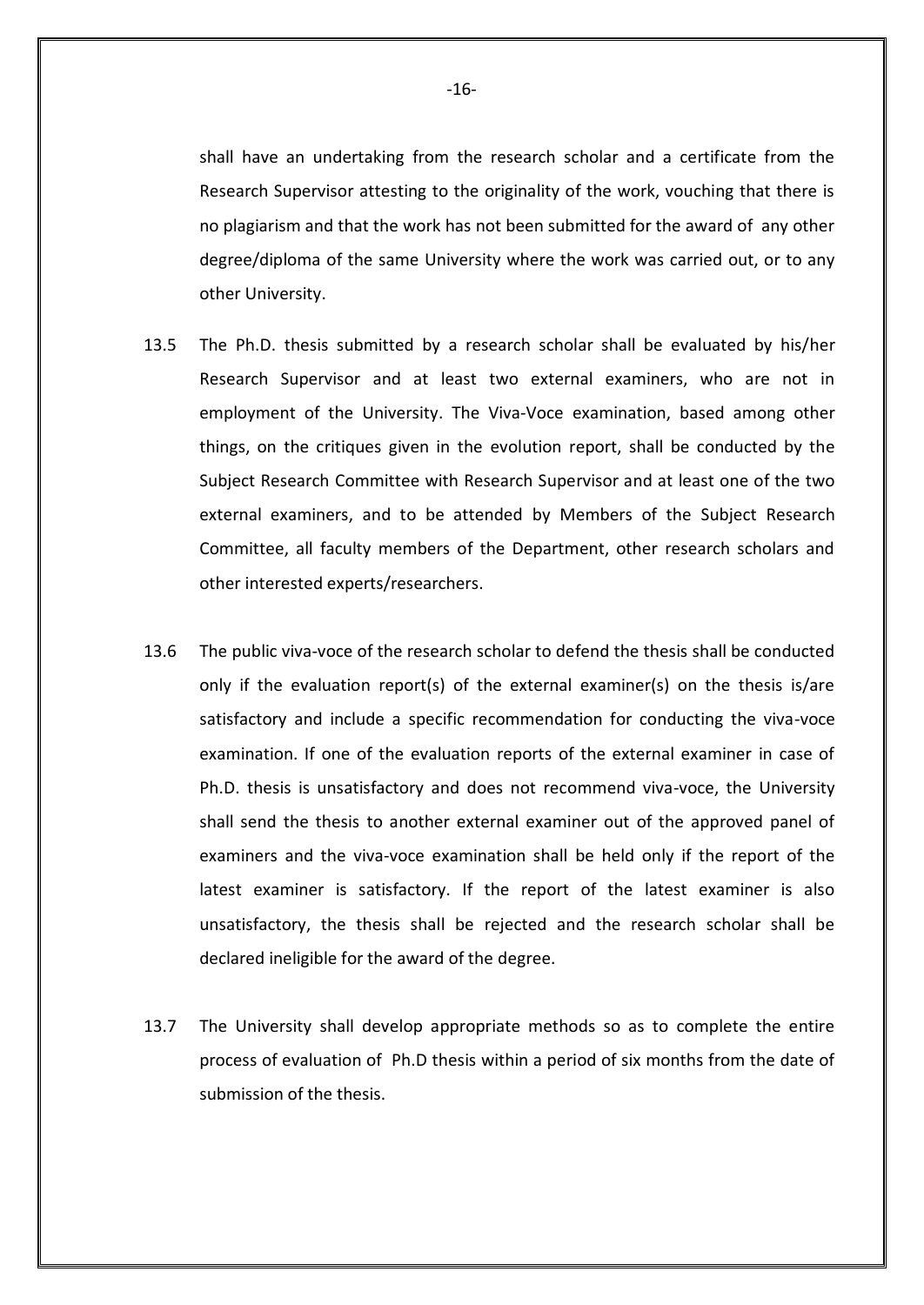### <span id="page-17-0"></span>**14. PLACE OF RESEARCH:**

- 14.1 Besides the University Departments, constituent colleges may be considered eligible to offer Ph.D. programmes only if they satisfy the availability of eligible Research Supervisor, required infrastructure and supporting administrative and research promotion facilities as per these Regulations.
- 14.2 Post-graduate Departments of the University or constituent colleges with qualified teachers/other academic staff in the Department concerned along with required infrastructure, supporting administrative and research promotion facilities as per these Regulations shall be considered eligible to offer Ph.D programme.
- 14.3 Constituent Colleges with adequate facilities for research as mentioned below alone shall offer Ph.D programme
	- (a) Earmarked library resources including latest books, Indian and international journals, ejournals, extended working hours for all disciplines, adequate space for research scholars in the Department/library for reading, writing and storing study and research materials.
	- (b) Colleges may also access the required facilities of the neighbouring Universities, or of those Universities/R&D laboratories/Organizations which have the required facilities.

#### <span id="page-17-1"></span>**15. TREATMENT OF PH.D THROUGH DISTANCE MODE/PART-TIME:**

- 15.1 University shall not conduct any Ph.D. Programme through distance education mode.
- 15.2 Part-time Ph.D will be allowed in exceptional and justifiable cases, if all the conditions mentioned in the extant Ph.D Regulations are met.

## <span id="page-17-2"></span>**16. AWARD OF PH.D DEGREES PRIOR TO NOTIFICATION OF THESERE GULATION, OR DEGREES AWARDED BY FOREIGN UNIVERSITIES**

16.1 Award of degrees to candidates registered for the Ph.D. Programme on or after July 11,2009 till the date of Notification of these Regulations shall be governed by the provisions of the UGC (Minimum Standards and procedure for Awards of Ph.D. Degree) Regulation, 2009.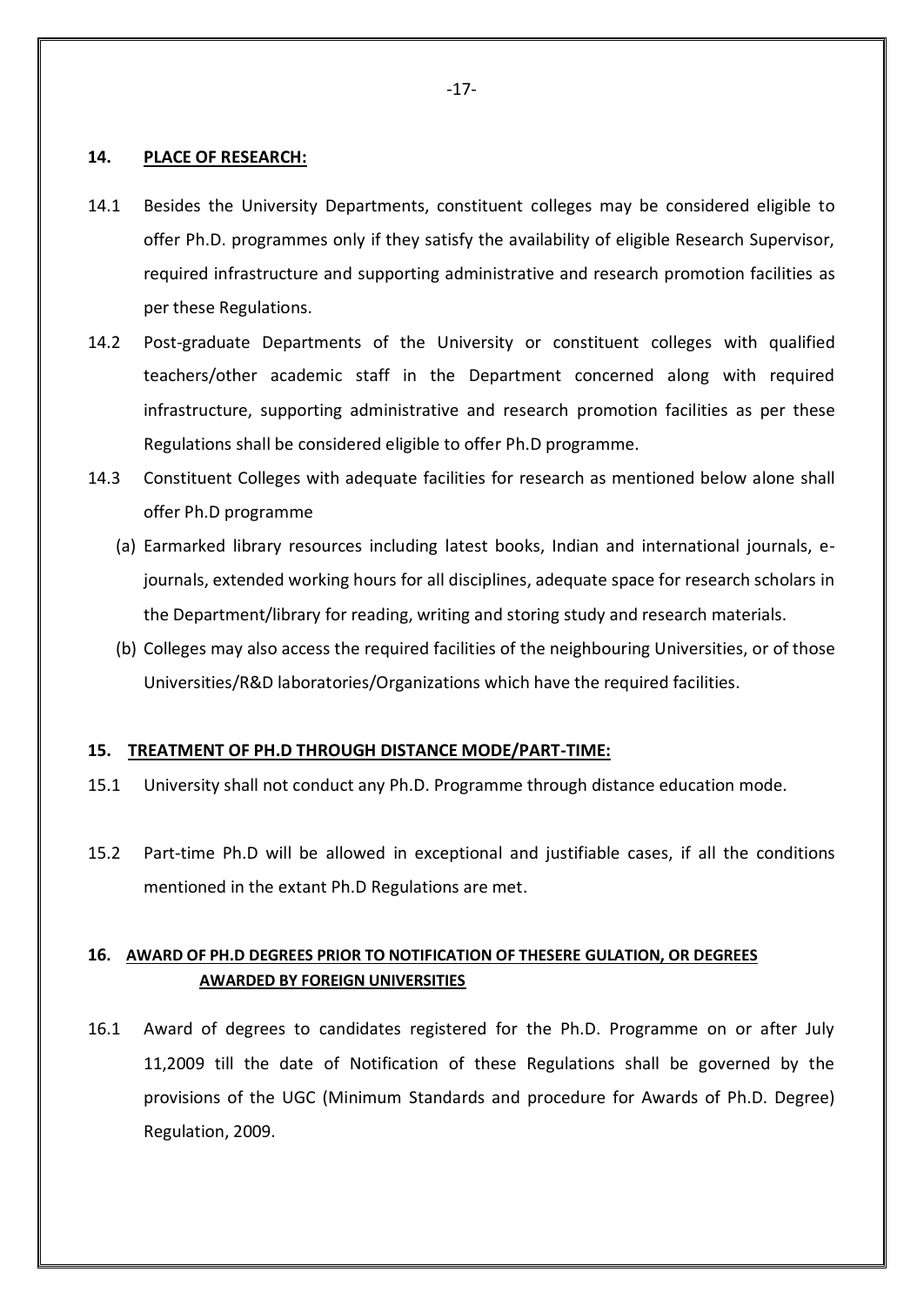16.2 If the Ph.D. degree is awarded by a Foreign University, the Indian Institution considering such a degree shall refer the issue to a Standing Committee constituted by the concerned University for the purpose of determining the equivalence of the degree awarded by the foreign University.

## <span id="page-18-0"></span>**17. DEPOSITORY WITH INFLIBNET:**

17.1 Following the successful completion of the evaluation process and before the announcement of the award of the Ph.D. Degree(s), the Institution concerned shall submit an electronic copy of the Ph.D. thesis to the INFLIBNET, for hosting the same so as to make it accessible to all University.

## <span id="page-18-1"></span>**18. TYPE AND BINDING OF THE THESIS**

18.1 A thesis shall be typed on both the sides of the paper and be soft bound. A hard bound copy will be required for preservation in the Library.

## **19. STRUCTURE OF FEES & PROCESSING CHARGES**

<span id="page-18-2"></span>The structure of fees and processing charges shall be decided by the Board of Management from time to time. The existing structure is as follows:

| <b>Fees &amp; Processing Charges</b>                                                                                                                                                                                                                                                              | <b>Amount</b>                                          |
|---------------------------------------------------------------------------------------------------------------------------------------------------------------------------------------------------------------------------------------------------------------------------------------------------|--------------------------------------------------------|
| Cost of application for registration                                                                                                                                                                                                                                                              | Rs. 1000/-                                             |
| Cost of application form for Entrance Examination                                                                                                                                                                                                                                                 | Rs. 1500/-                                             |
| Fee for Entrance Test                                                                                                                                                                                                                                                                             | Rs. 2000/-                                             |
| <b>Registration charges</b>                                                                                                                                                                                                                                                                       | Rs. 5000/-                                             |
| Annual Registration Renewal after 5 yrs only                                                                                                                                                                                                                                                      | Rs. 3000/-                                             |
| Change of Registration/guide                                                                                                                                                                                                                                                                      | Rs. 500/-                                              |
| Change of title of the thesis/Modification etc.                                                                                                                                                                                                                                                   | Rs. 500/-                                              |
| For processing and evaluation of thesis                                                                                                                                                                                                                                                           | Rs. 10000/-                                            |
| <b>Duplicate Registration Number</b>                                                                                                                                                                                                                                                              | Rs. 500/-                                              |
| <b>Provisional Certificate</b>                                                                                                                                                                                                                                                                    | Rs.200/-                                               |
| <b>Original Certificate</b>                                                                                                                                                                                                                                                                       | Rs. 500/-                                              |
| Six month Progress Report                                                                                                                                                                                                                                                                         | Rs. 500/-                                              |
| Course work (the amount is payable in favour of the University<br>through On-line). The Department would utilize funds as follows:<br>Teaching Remuneration including Extramural Lecture 40%<br>i)<br>ii)<br>IT application & E-Learning Resource/Books 50%<br>Contingency 10% Unutilized<br>iii) | Rs. 10000/-                                            |
|                                                                                                                                                                                                                                                                                                   | Balance if any would remain in the University account. |

The Seminar fee will be collected from the scholar by their respective Department.

(Additional University Registration Fees is payable in case of Migration)

**Note:** All payments to be made through On-line mode in favour of the Utkal University of Culture, Bhubaneswar.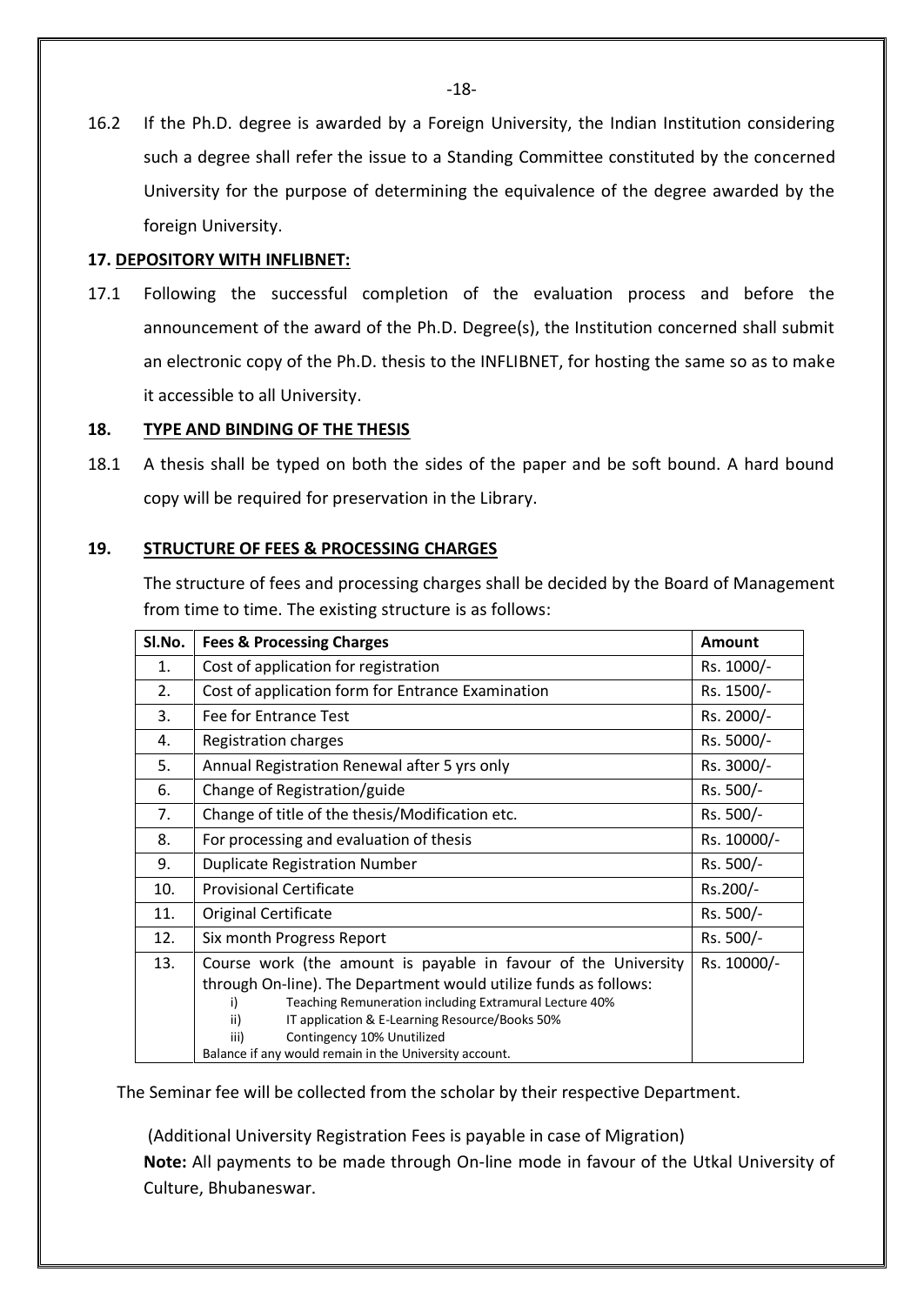- <span id="page-19-0"></span>**20**. Anomaly, if any may be referred to the Vice-Chancellor and if need arises the Vice-Chancellor may refer the matter to RCU depending on the gravity of the case.
- **21.** The University shall issue a Provisional Certificate on deposit of Rs.100/- only to the effect that the Ph.D. Degree has been awarded in conformity with the provision of the UGC Minimum Standards and Procedures for award of Ph.D. Degree Regulations, 2016.
- **22.** The regulation shall come into force w.e.f. 20<sup>th</sup> June, 2022.

**Approved Sd/- Vice-Chancellor**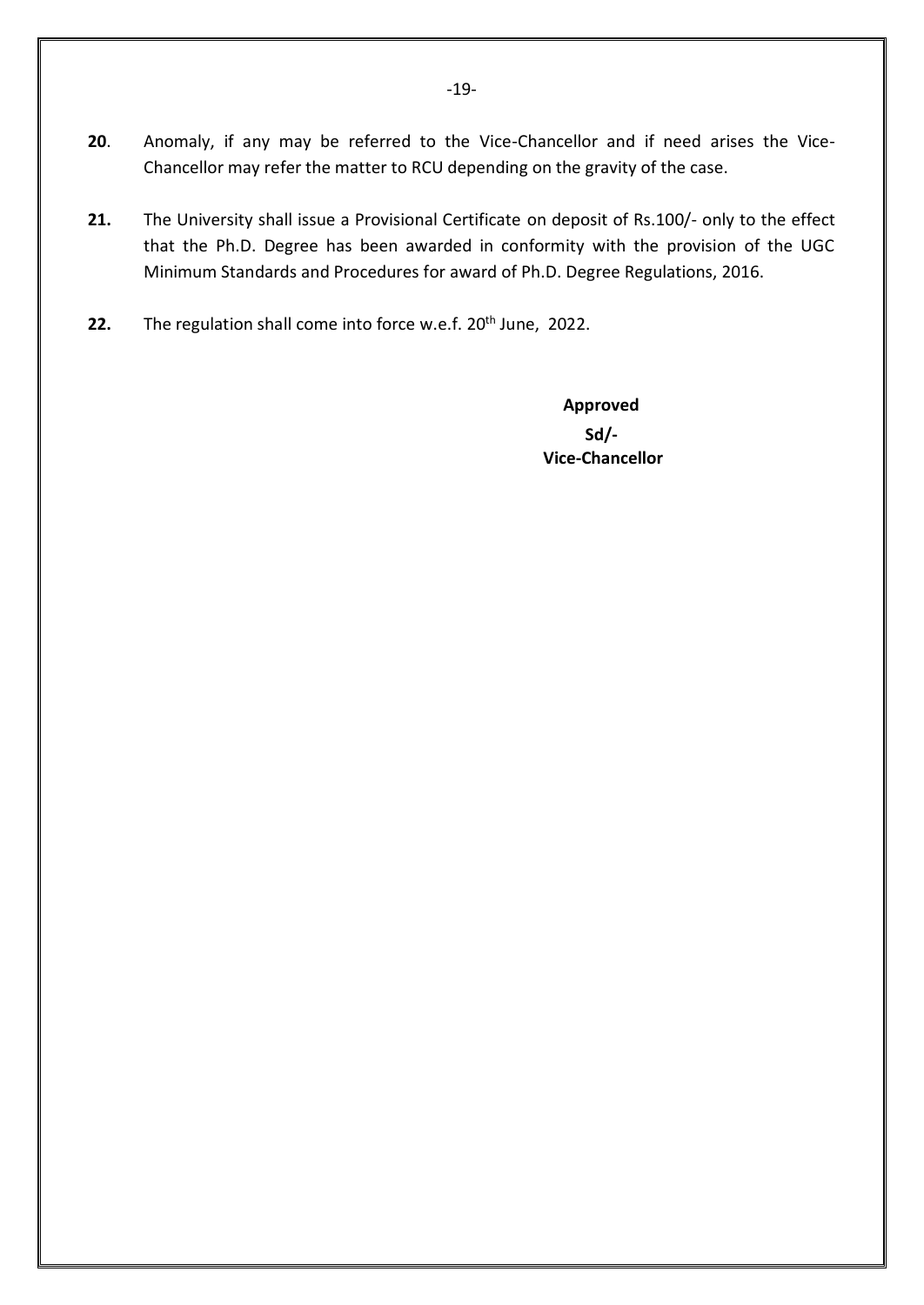Appendix – I



# <span id="page-20-0"></span>**UTKAL UNIVERSITY OF CULTURE Sanskruti Vihar, Madanpur, Bhubaneswar- 752054**

APPLICATION FOR SELECTION OF SCHOLARS FOR REGISTRATION INTO Ph.D./D.Litt PROGRAMME, 20\_\_\_\_\_\_\_ 20\_\_\_\_\_\_\_\_ (To be filled in by the Applicant)

|    |                                                       | Attested pass port<br>size photograph<br>to be pasted here                                                             |
|----|-------------------------------------------------------|------------------------------------------------------------------------------------------------------------------------|
| 1. | Name of the Applicant<br>(In Block Letters)           |                                                                                                                        |
| 2. | Name of the Father/Husband                            |                                                                                                                        |
| 3. | Permanent Address                                     |                                                                                                                        |
| 4. | Present Address<br>(Including e-mail ID & Mobile No.) | <u> 1989 - Johann John Stone, mars et al. 1989 - John Stone, mars et al. 1989 - John Stone, mars et al. 1989 - Joh</u> |
| 5. | Date of Birth                                         |                                                                                                                        |

- 6. Caste \_\_\_\_\_\_\_\_\_\_\_\_\_\_\_\_Sex \_\_\_\_\_\_\_\_\_\_\_\_\_\_\_\_\_ Nationality \_\_\_\_\_\_\_\_\_\_\_\_\_\_\_\_\_\_\_\_ (Original and Copy of the Caste Certificate to be attached in case of ST/SC/OBC & Differently – Abled students.
- 7. Educational Qualification (HSC onwards):-

| Name of the   Board/University | Year of | Class/Division | $%$ of |                         |
|--------------------------------|---------|----------------|--------|-------------------------|
|                                | Passing |                | marks  | Optional/<br>Spl. Paper |
|                                |         |                |        |                         |
|                                |         |                |        |                         |
|                                |         |                |        |                         |
|                                |         |                |        |                         |
|                                |         |                |        |                         |
|                                |         |                |        |                         |
|                                |         |                |        |                         |
|                                |         |                |        |                         |

(Original and Copies of all certificates and Mark Sheets are to be attached)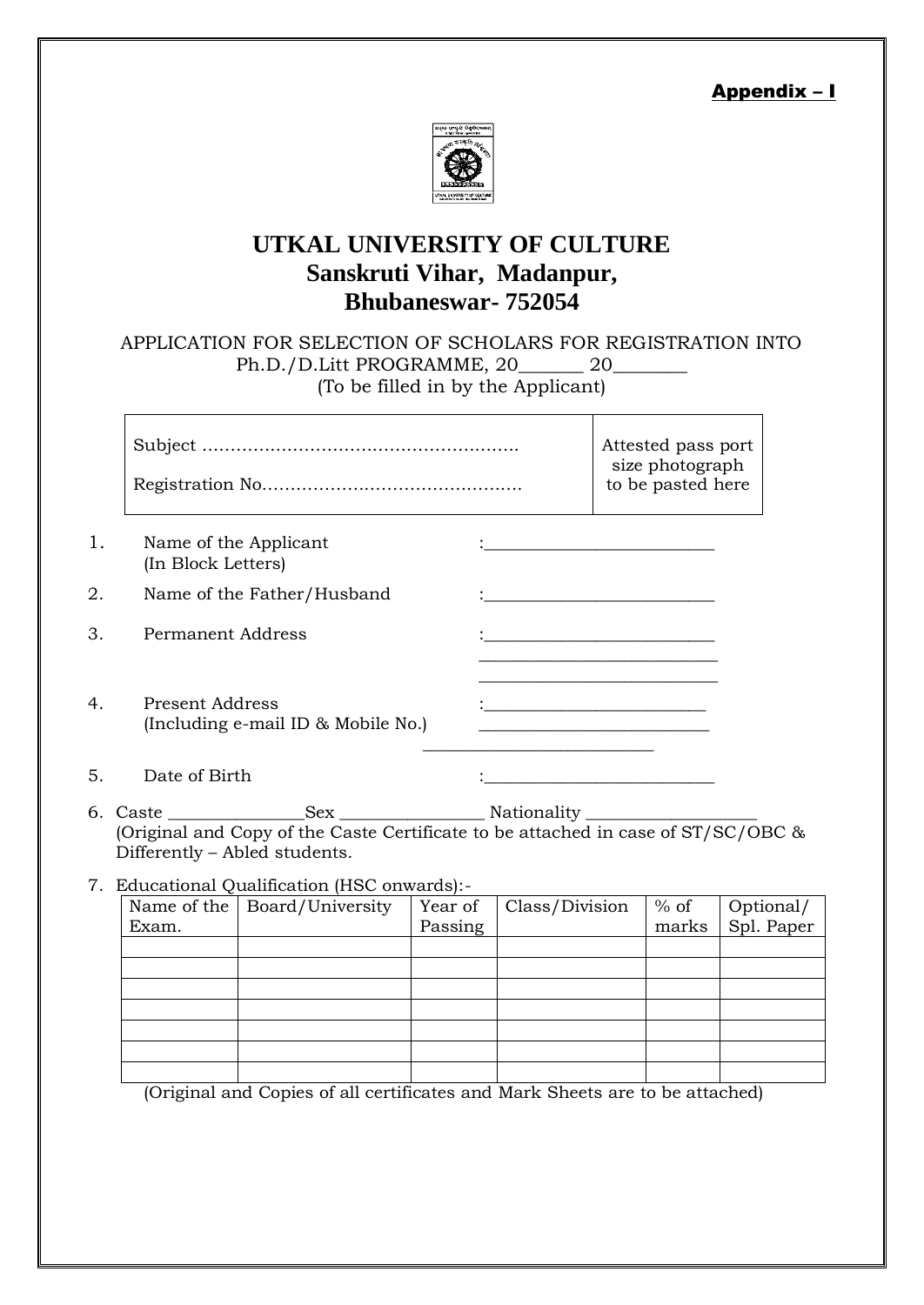| 8.<br>9. | Whether employed (Yes/No)<br>(If employed Experience Certificate and No. Objection Certificate of Employer is to<br>be submitted as per Schedule -I)<br>(For Ph.D. Scholars only) |                                                                                                                              |                                                                                                                      |
|----------|-----------------------------------------------------------------------------------------------------------------------------------------------------------------------------------|------------------------------------------------------------------------------------------------------------------------------|----------------------------------------------------------------------------------------------------------------------|
| 10.      | a)                                                                                                                                                                                | Whether qualified in Entrance Test and<br>Interview? (For Ph.D. Scholars only)                                               |                                                                                                                      |
|          | b)                                                                                                                                                                                | Whether completed Course Work<br>(If yes enclose copy of course completion<br>Certificate)                                   |                                                                                                                      |
| 11.      |                                                                                                                                                                                   | Subject in which research is to be conducted :__________________________________<br>(As per the provision of the Regulation) |                                                                                                                      |
| 12.      |                                                                                                                                                                                   | a)Proposed title of the Synopsis of the thesis<br>(Five copies of the synopsis to be attached)<br>b) Language of the Thesis  | <u> 1989 - Johann Barbara, martin amerikan basar da</u>                                                              |
| 13.      |                                                                                                                                                                                   | Name of the Place of Research (Schedule-II)                                                                                  | <u> 1980 - Andrea Albert III, poet e post al provincia de la provincia de la provincia de la provincia de la pro</u> |
| 14.      |                                                                                                                                                                                   | Name and Address:-<br>Name and Address of<br>Supervisor(Proposed)                                                            | Name and Address of Co-<br>Supervisor(Proposed)                                                                      |
|          |                                                                                                                                                                                   |                                                                                                                              |                                                                                                                      |

15. Whether the Supervisor(s) are recognized by Utkal University of Culture to supervise Ph.D/D.Litt Thesis

Yes/No

- 16. Qualification of Supervisor/research experiences/publication, if any, use separate sheet.
- 17. Undertaking by the applicant (Schedule  $V & W$ I)

SCHEDULE – I

Certified that the undersigned has no objection to allow\_\_\_\_\_\_\_\_\_\_\_Sri/Smt.\_\_\_\_\_\_\_\_\_\_\_\_\_\_\_\_\_\_\_\_\_\_who has \_\_\_\_\_\_\_\_\_\_\_\_\_\_\_\_\_\_\_Years experience as a \_\_\_\_\_\_\_\_\_\_\_\_\_\_\_\_\_\_\_\_\_\_\_\_\_\_\_\_\_\_ to register his/ her name for the Ph.D./D.Litt examination under Utkal University of Culture.

Signature of the Applicant Signature of the Employer Date \_\_\_\_\_\_\_\_\_\_\_\_\_\_\_\_ Seal with date \_\_\_\_\_\_\_\_\_\_\_\_\_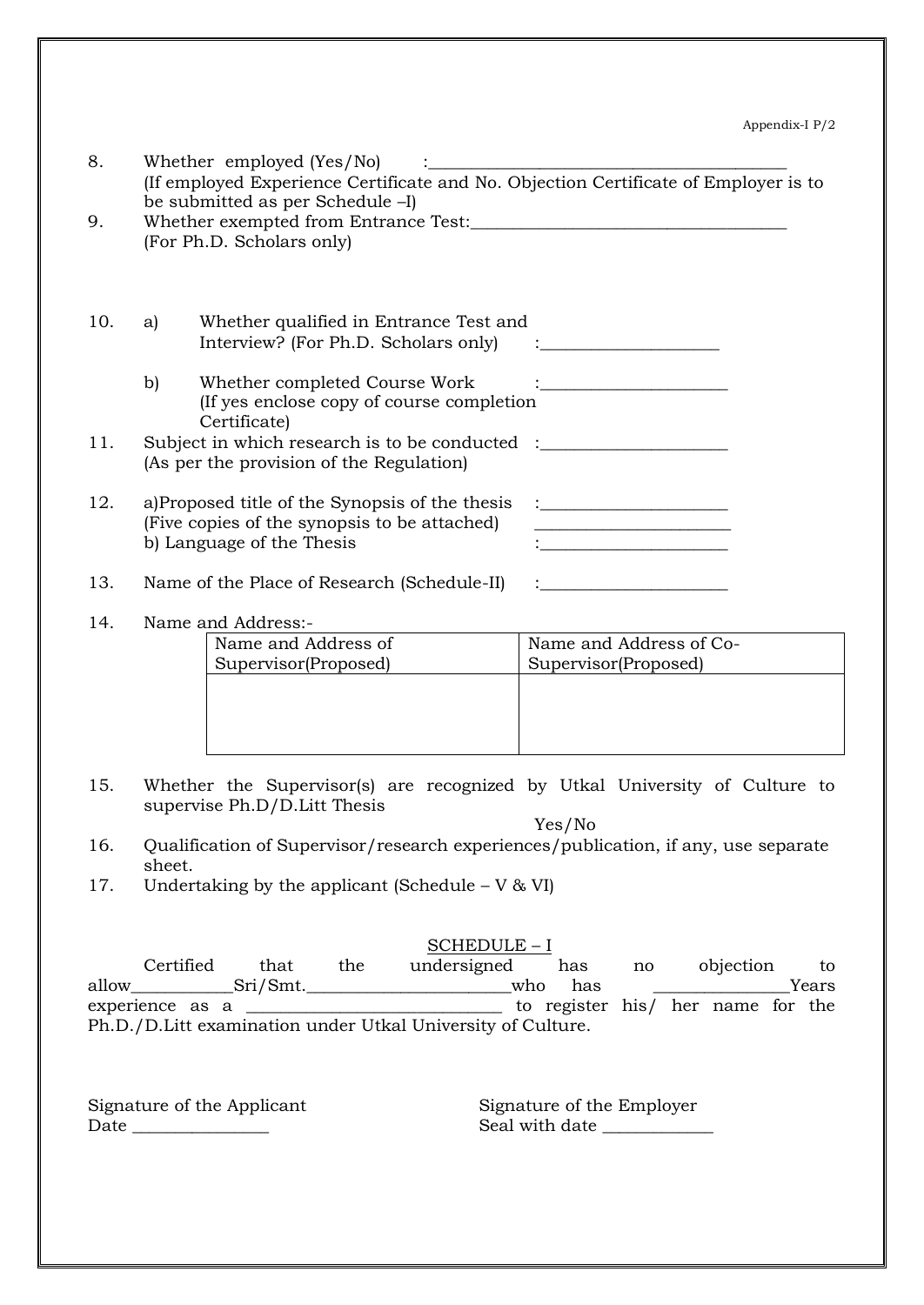#### SCHEDULE – II

Certified that the undersigned has no objection if Sri/Smt.\_\_\_\_\_\_\_\_\_\_\_\_\_\_\_\_\_\_\_\_\_\_\_\_\_\_\_\_\_\_\_\_\_\_\_\_\_\_\_\_\_\_\_\_\_\_\_\_\_\_\_\_\_is allowed to take the help of this Department/Institutions, as place of research for his /her Ph.D. /D.Litt Examination. Signature of the Head of the Department/Institutions Date: SCHEDULE – III I certify that the candidate Sri/Smt. \_\_\_\_\_\_\_\_\_\_\_\_\_\_\_\_\_\_\_\_\_\_\_\_\_\_\_\_\_\_\_\_ is not a near relative as prescribed for examination purpose. Signature of the Applicant Signature of the Supervisor/Co-Supervisor SCHEDULE – IV Certified that Sri/Smt. \_\_\_\_\_\_\_\_\_\_\_\_\_\_\_\_\_\_\_\_\_\_\_\_\_\_\_\_\_\_\_\_\_\_\_\_\_\_\_\_\_\_\_\_\_\_\_\_\_\_ a research scholar under my supervision is eligible and be –fitting candidate for Ph.D./D.Litt Examination as per Regulation. Signature of the Co-Supervisor Signature of the Supervisor Date. \_\_\_\_\_\_\_\_\_\_\_\_\_\_\_\_\_ Date. \_\_\_\_\_\_\_\_\_\_\_\_\_\_\_ SCHEDULE – V I Sri/Smt. \_\_\_\_\_\_\_\_\_\_\_\_\_\_\_\_\_\_\_\_\_\_\_\_\_\_\_\_\_\_\_\_\_\_\_\_\_\_\_\_\_\_\_\_\_\_\_\_\_\_\_\_ certify that I have not been registered earlier under Utkal University of Culture or any other University for Ph.D./D.Litt/Examination. Signature of the Supervisor Signature of the Applicant SCHEDULE – VI I Sri/Smt. \_\_\_\_\_\_\_\_\_\_\_\_\_\_\_\_\_\_\_\_\_\_\_\_\_\_\_\_\_\_\_\_\_\_\_\_\_\_\_\_\_\_\_\_\_\_ do hereby declare that the particulars given by me in this application is true to the best of my knowledge. The selection in to Ph.D./D.Litt is not a matter of right and will not be claimed by me if not selected. Signature of the Applicant Date.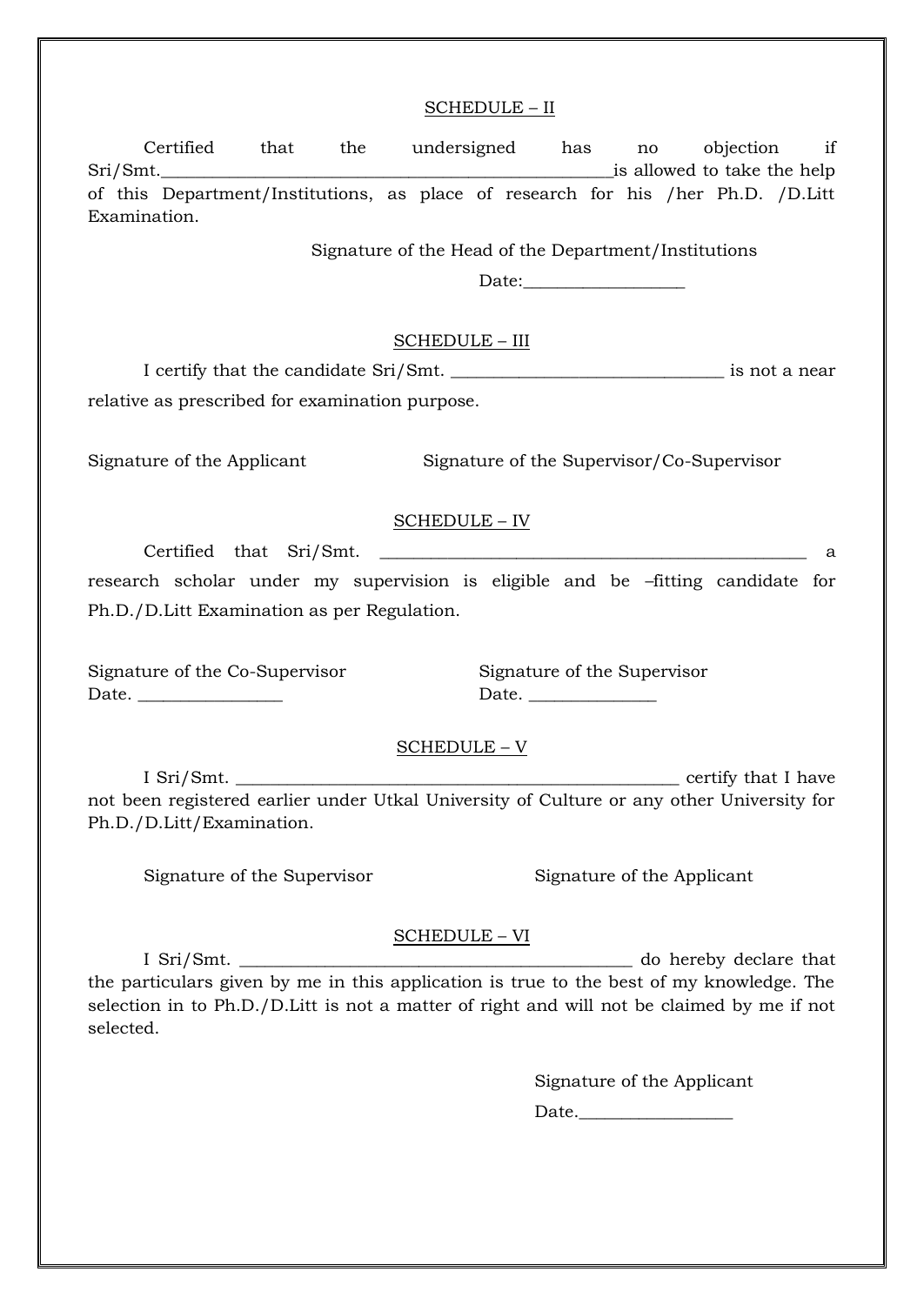

# **UTKAL UNIVERSITY OF CULTURE Sanskruti Vihar, Madanpur, Bhubaneswar- 752054**

# **PARTICULARS OF SUPERVISOR**

| 1. | Name and Designation                                                                                      |                                                                                                                                                                                                                             |
|----|-----------------------------------------------------------------------------------------------------------|-----------------------------------------------------------------------------------------------------------------------------------------------------------------------------------------------------------------------------|
| 2. | Address                                                                                                   | <u> 1989 - Johann Barbara, martxa alemaniar amerikan a</u><br><u> 1980 - Jan James James, martin amerikan bahasa (j. 1980)</u><br>the control of the control of the control of the control of the control of the control of |
| 3. | Whether a Ph.D. Degree holder<br>(Xerox copy of the certificate should be attached)                       |                                                                                                                                                                                                                             |
| 4. | No. of years having<br>a) P.G. Teaching Experience                                                        | <u> 1989 - Johann John Stone, meil in der Stone (d. 1989)</u>                                                                                                                                                               |
|    |                                                                                                           |                                                                                                                                                                                                                             |
|    | (For Scientist working in Research Institutes)                                                            |                                                                                                                                                                                                                             |
|    | Post-Doctoral Research Experience<br>a)<br>(For executives working in Govt. Industry<br>Corporate Sector) | <u> 1980 - Johann Barbara, martxa alemaniar a</u>                                                                                                                                                                           |
|    | publications to be enclosed)                                                                              | 5. Particulars about Research Publications in referred/reputed journals (copies of                                                                                                                                          |
|    | $\mathbf{i}$                                                                                              |                                                                                                                                                                                                                             |
|    | $\rm ii)$                                                                                                 |                                                                                                                                                                                                                             |
|    | $\overline{iii}$                                                                                          |                                                                                                                                                                                                                             |
|    | iv)                                                                                                       |                                                                                                                                                                                                                             |
|    | V)                                                                                                        |                                                                                                                                                                                                                             |

6. Name of the Research Scholars registered under Universities including Utkal University of Culture presently working under him for their Ph.D./D.Litt Degree.

Signature of the Supervisor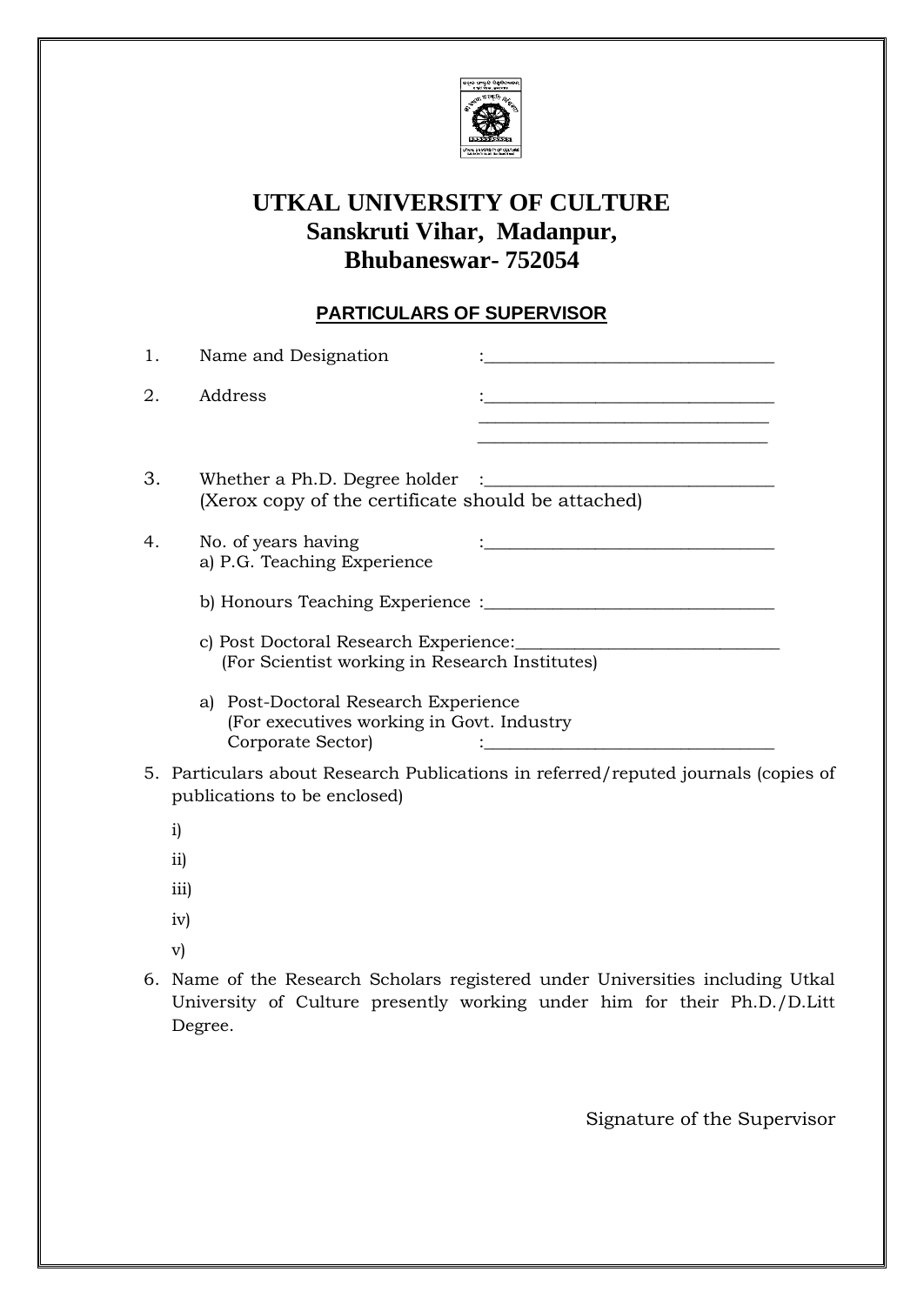

# **UTKAL UNIVERSITY OF CULTURE**

Sanskruti Vihar, Madanpur Bhubaneswar-752054

# **PARTICULARS OF CO-SUPERVISOR**

| 1. | Name and Designation                                                                                   |
|----|--------------------------------------------------------------------------------------------------------|
| 2. | Address<br><u> 1989 - Johann Barbara, martxa alemaniar arg</u>                                         |
|    | the control of the control of the control of the control of the control of the control of              |
| 3. | Whether a Ph.D. Degree holder<br>(Xerox copy of the certificate should be attached)                    |
| 4. | No. of years having<br>a) P.G. Teaching Experience                                                     |
|    |                                                                                                        |
|    | c) Post Doctoral Research Experience:<br>(For Scientist working in Research Institutes)                |
|    | b) Post-Doctoral Research Experience<br>(For executives working in Govt. Industry<br>Corporate Sector) |
|    | 5. Particulars about Research Publications in referred/reputed journals (copies of                     |
|    | publications to be enclosed)                                                                           |
|    | $\mathbf{i}$                                                                                           |
|    | $\rm ii)$                                                                                              |
|    | iii)                                                                                                   |
|    | iv)                                                                                                    |
|    | $\mathbf{v})$                                                                                          |
|    |                                                                                                        |

6. Name of the Research Scholars registered under Universities including Utkal University of Culture presently working under him for their Ph.D./D.Litt Degree.

Signature of the Co-Supervisor